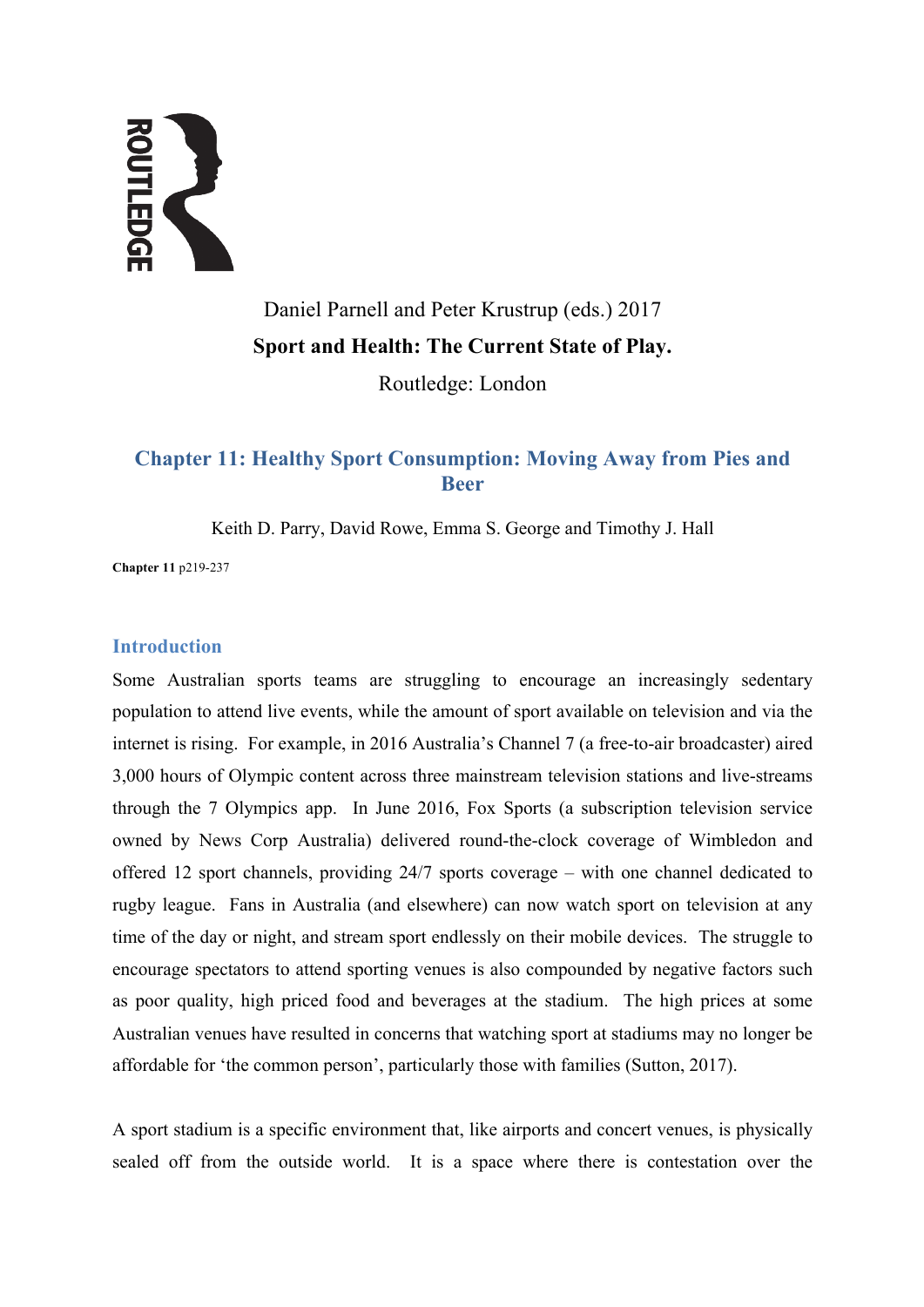consumptive behaviour of sport fans. As an enclosed commercial domain, the economy of the sport stadium is designed around offering food and beverages in the context of a monopoly or oligopoly (depending on how many independent suppliers are contracted to service it). Within this environment, a small number of licensed suppliers rent the limited available space, and pass on the costs of supplying their necessarily limited offerings to sport fans. For those who wish to evade this control, as noted below they can either consume as much as possible before entering the stadium, or seek to smuggle in their own food and drink by evading the on-entry security measures involving searches not only for items that may endanger those attending (such as weapons), but also those that may 'injure' the profit margins of the suppliers of hospitality or the owners of intellectual property (in the case of so-called ambush marketing).

When attending a sports match, food and alcohol have been identified as the primary purchases of sports fans (Jones, 2002) but, as noted by Carter et al. (2012), there is little academic research into the actual offerings in stadiums and, therefore, discussions of food and drink within them remain largely anecdotal. Nevertheless, stadium food has a reputation for being of poor quality and is a point of frustration for many fans (see Figure 1). Although it is difficult to find a definition of healthy eating options, the World Health Organisation highlights those foods that are low in fat, sugars and cholesterol (WHO, 2015). The food available in stadiums has been typically high in saturated fat, sugars, and sodium and would, therefore, be conventionally considered to be unhealthy. Although the European Healthy Stadia Network has called for healthier food options in stadiums (as part of a settings-based approach to health promotion (Martin et al., 2016)), there is yet to be a significant change in many European (and Australian) venues. This chapter explores the role of food and drink in the Australian sporting experience and highlights issues surrounding the quality and price of stadium food and drink. It begins with a brief contextualisation of the modern Australian sporting experience and recent shifts towards the mediated consumption of sport (Rowe, 2004).

**Figure 1. Word cloud showing Australian rugby union fans' responses to the questions: What aspects of the stadium do you consider to be particularly negative?**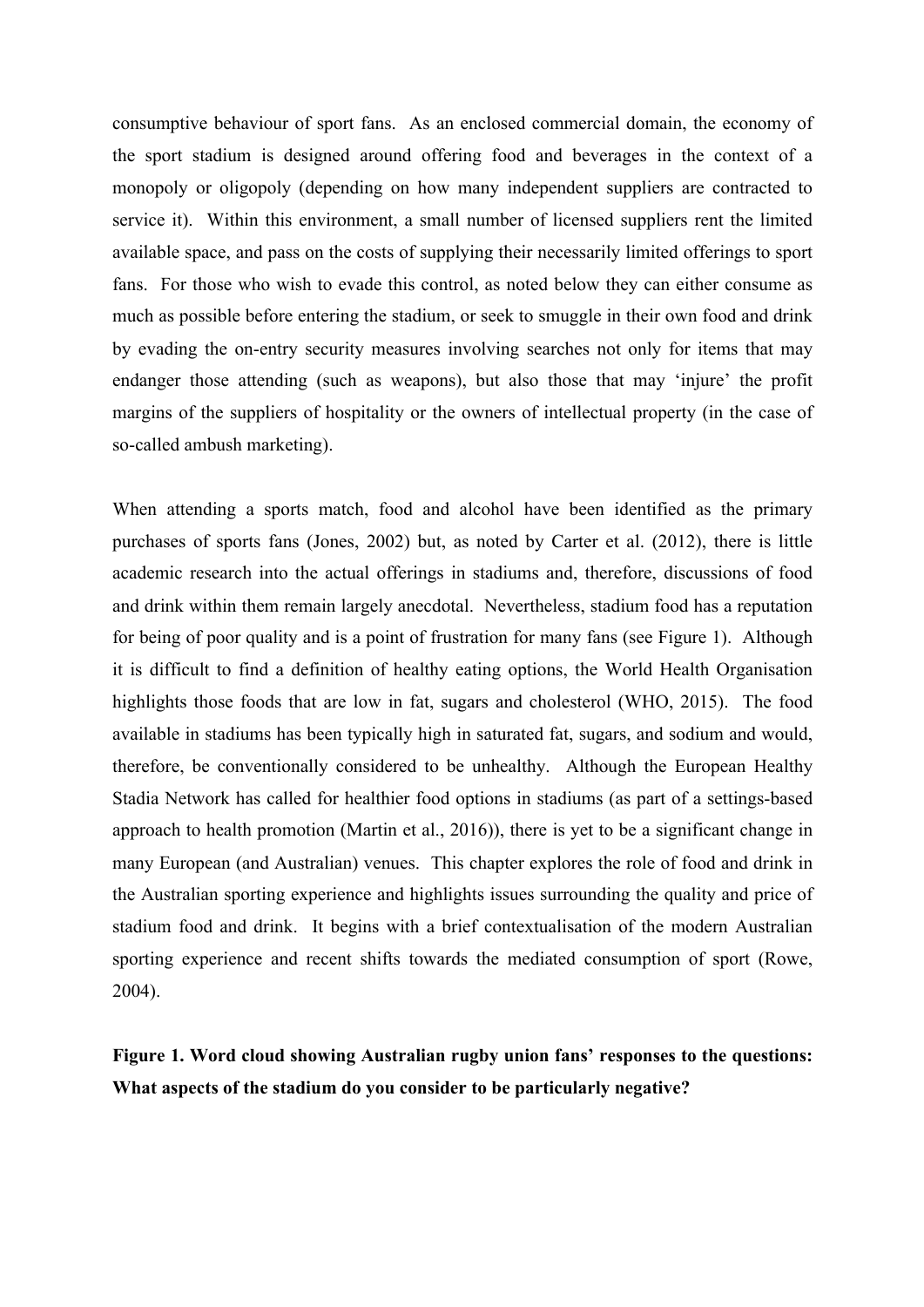

Source: Keith Parry created from survey responses of Australian Rugby Union fans

### **Twenty-first-century sport consumption**

Humans have long engaged in physical activity or "practices resembling the individual or recreational or theatrical activities we now call 'sport'" (Mandell, 1999, p. xi). Sport is used by many nations to define themselves (Hallinan, Hughson & Burke, 2007; Harris, 2008) and this is particularly the case in Australia, where sport is deeply embedded in the national culture (Rowe, 2013). It is a "key cultural institution in Australia" (McKay et al., 2001, p. 233) where matters of state are disrupted for one of two reasons – the first being issues of national or international importance, and the second updates on the top sporting events (Kell, 2000). Sport may be described as a 'national necessity', and it is certainly one of the principal amusements of Australians (Stewart, 1990). Stewart argues that playing and watching sport has been one of the key sources of meaning in the life of Australians for well over half a century, and many use it to escape the rigours and stresses of modern life (Booth, 2000).

Although over 17 million Australians are estimated to have participated in sport or physical activity between October 2015 and September 2016 (ASC, 2016), only 43 per cent of Australian adults met or exceeded the recommended levels of physical activity (see below for these guidelines) in 2011-12 (ABS, 2013). It is important, however, to distinguish between sport and physical activity. While physical activity can be defined as "any bodily movement produced by skeletal muscles that requires energy expenditure" (Caspersen, Powell &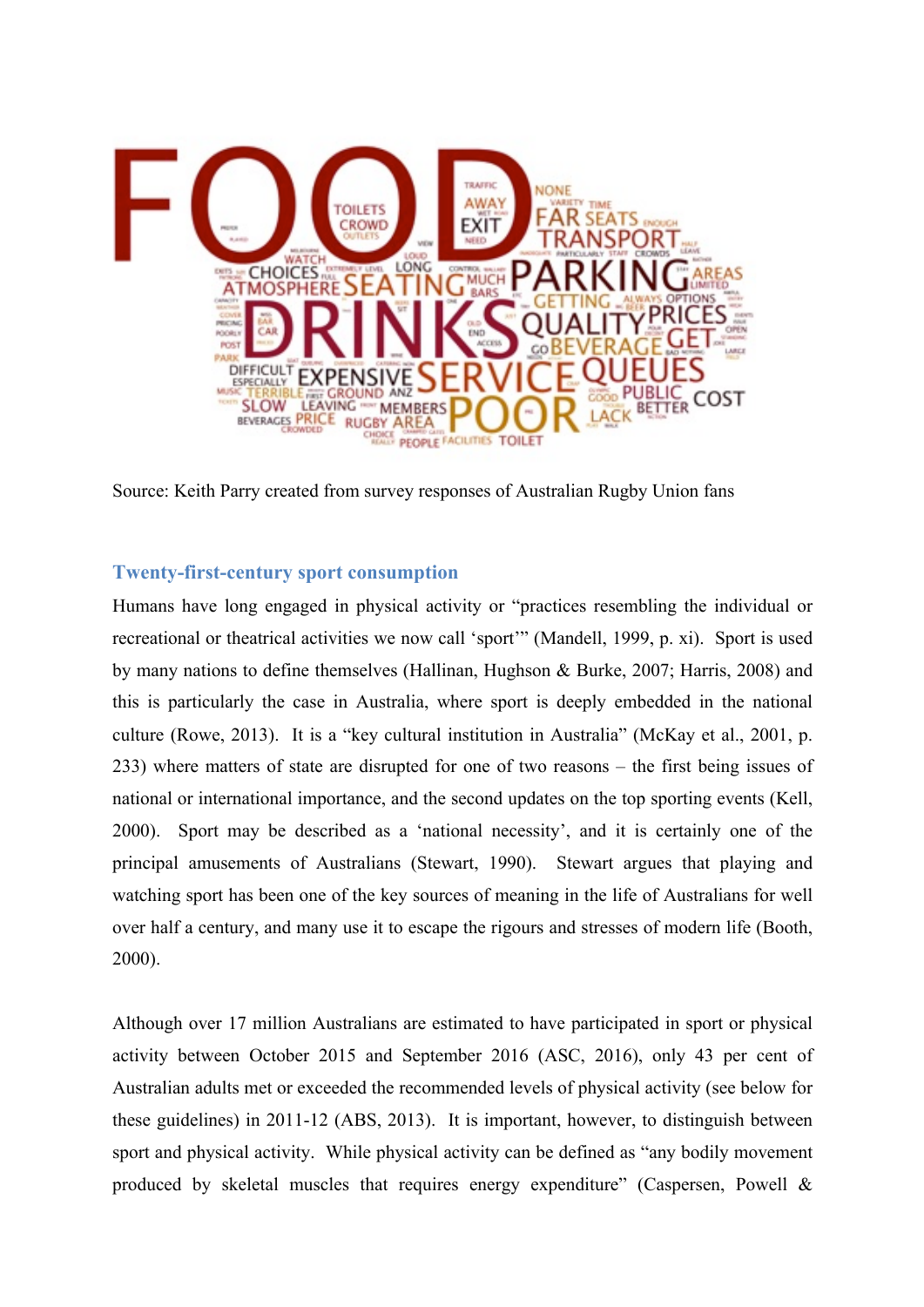Christenson, 1985, p. 126), organised sport is structured physical exercise, a particular form of culture that offers a unique platform for social interaction. Unfortunately, rates of sport participation are far lower than rates of sport spectatorship, both in terms of watching sport at a stadium or from home via the media. While the physical and mental health benefits of physical activity have been well-documented, participation in organised sport offers additional benefits, including improvements in health-related quality of life (Eime et al., 2010) and social and mental wellbeing (Eime et al., 2013). Yet, as Rowe (2017) notes:

A national survey [conducted in 2015] of 1,200 people found that 61.2% of respondents never play any kind of organised sport, 55.5% had watched sport live at a venue in the last year, and 84.9% had watched it live through the media.

Furthermore, the minority who participate in sport is not evenly spread across all social groups (Dollman & Lewis, 2010; Hardy et al., 2010; Spaaij, 2012), and is predominantly the domain of young, well-off, and well-educated males (Bennett, Emmison & Frow, 2001). Australian sport participation decreases with age (ABS, 2015) and is essentially dominated by those who live in cities, with those based in the country or suburbs, migrants, and Indigenous Australians having lower levels of participation. But, as noted above, Australians do watch live sport in large numbers.

Australians are obviously not alone in their love of watching sport. Fans have existed for as long as athletes have competed against each other (Osborne & Coombs, 2013), and watching sport is one of the most popular leisure choices in many societies. This popularity is reflected in the high average attendance figures at games in sports leagues such as the National Football League (NFL) (68,278), German Bundesliga (43,331), English Premier League (36,464), and Major League Baseball (30,517) (Barrett, 2016). At an individual club level, German Association Football team Borussia Dortmund averaged 80,451, NFL team the Dallas Cowboys 88,531, and NCAA American Football team Michigan 112,252 fans per match in 2012. Leading the way for Australian attendance is the Australian Football League (AFL) with an average of over 33,000 fans per game in 2012 (Sporting Intelligence, 2013), while the Big Bash League (cricket) is now the ninth most-watched sports league in the world, having an average crowd of 28,279 for the 2015/16 season (Barrett 2016). Attendances at other Australian sporting codes do not match these numbers and, for instance, the average figure in the National Rugby League (NRL) was only 16,423 in 2012 (Sporting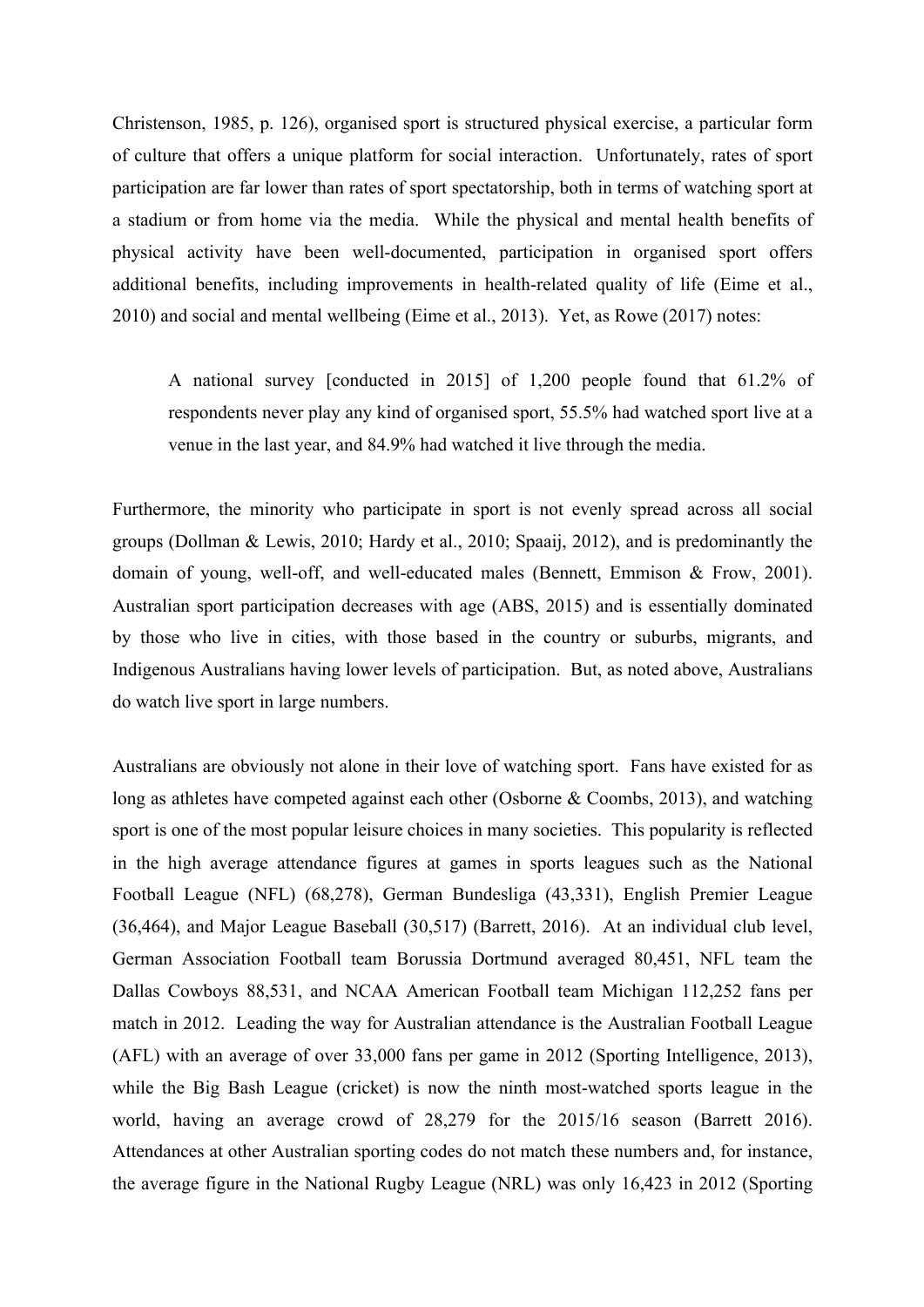Intelligence, 2013). Falling attendance numbers in some sports (Stensholt, 2014) have been attributed to various factors, such as ticket prices and the proliferation of sport on television, as will now be discussed.

Sport has popular, global appeal that has been recognised by media companies, who have exploited this capacity. The founder of one such multinational media corporation, Rupert Murdoch, stressed that his media conglomerate planned to "use sport as a battering ram and a lead offering in all our pay television operations" (quoted in Cashmore, 2005, p. 365). People from countries around the world are now able to tune in via satellite broadcasts or the Internet to watch elite players performing in a small number of sports leagues (Maguire, 2001), creating a global market for both televised and live sporting events (Rookwood  $\&$ Millward, 2011; Rowe, 2011). Mediated sport has now grown to such an extent that, while attending sporting events is a common practice among adults, consumers from Europe, North America, and Australia are now much more likely to watch it on television than to attend a sports event in person (Parry, Jones & Wann, 2014). For example, over two-fifths of the Australian population watched televised sports such as Australian football, horse racing, and cricket in 2009-10 (ABS, 2010), while in North America 33 billion hours of sport were watched on television in 2013 (Nielsen, 2014). Sport dominates Australian television viewing habits, so much so that in 2015 the top five most watched programs on Australian television were live sport broadcasts (Rossi, 2016). As noted above, it is more common for Australians to watch sport on television than to participate in sport or physical activity. The prolonged periods of sedentary behaviour, and screen time in particular, that are now associated with modern sport consumption can have a detrimental impact on the health of fans (GrØntved & Hu, 2011).

With physical activity levels falling and sedentary time increasing, almost two in three Australians (63 per cent) are now overweight or obese, a rise of ten per cent from 1995 (AIHW, 2017). Australia is now in the 'worst' third of all Organisation for Economic Co-Operation and Development (OECD) countries for adult obesity (WHO, 2017). In response to the 'obesity epidemic' and increasing rates of chronic lifestyle-related diseases, such as type 2 diabetes and cardiovascular disease, there is an increasing need to promote healthy lifestyle behaviour in innovative ways. To achieve health benefits, it is recommended that Australian adults accumulate at least 150 minutes of moderate-to-vigorous physical activity per week. In addition, adults are encouraged to limit the amount of time spent sitting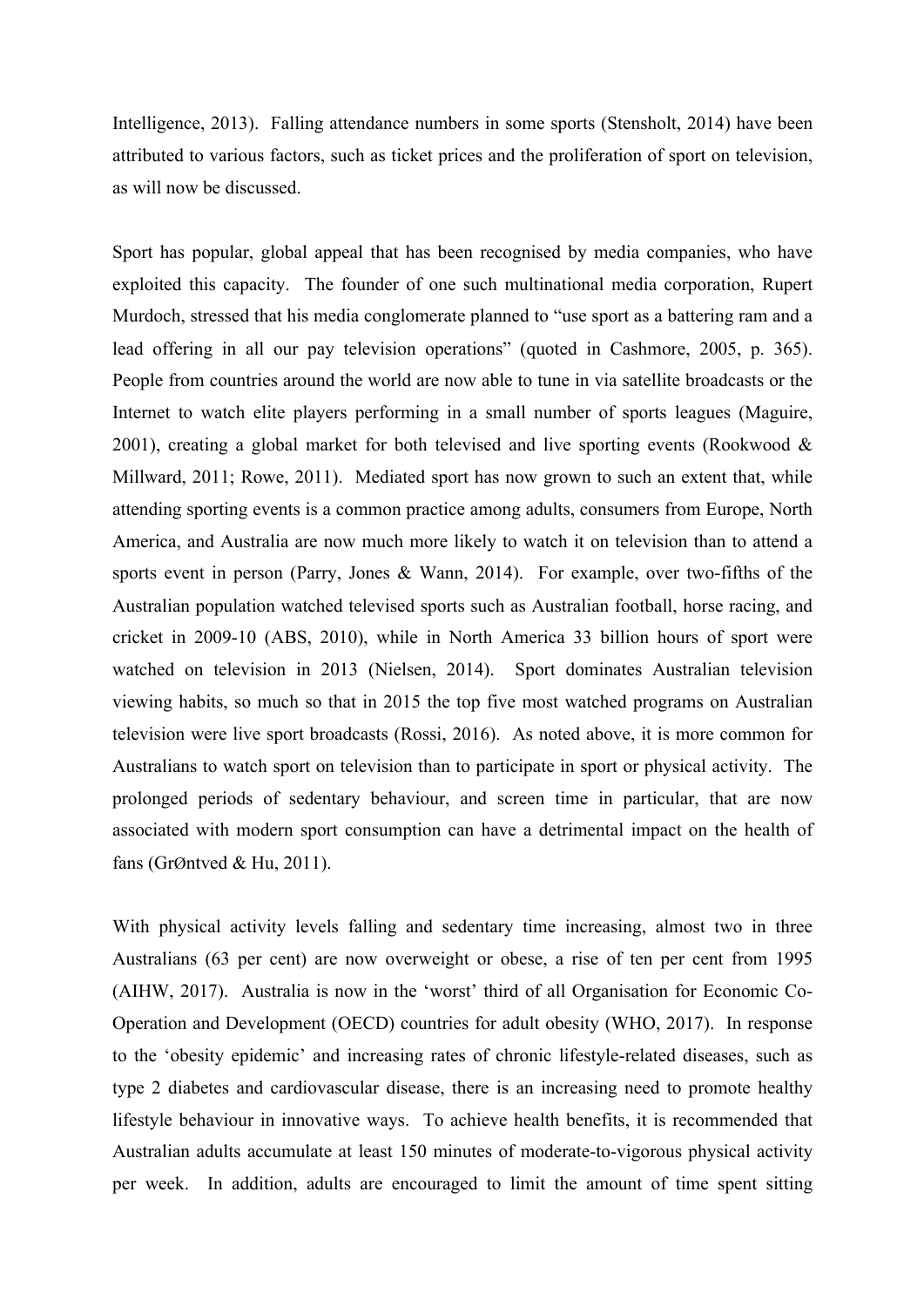(particularly in prolonged bouts), and to be aware of the time spent in front of screens (Department of Health, 2014).

Watching sport has the potential positively to influence people's motivation to be physically active; yet evidence from the Sydney 2000 Olympics, the Vancouver 2010 Winter Olympics, and the London 2012 Olympics has revealed that this is not the case. While major sporting events such as the Olympic Games can provide an increased awareness of sport, physical activity and sport participation levels remain largely unchanged and it seems that sporting organisations are failing to capitalise on the true potential of sport and the 'spirit' of the Olympics (Bauman, Bellew & Craig, 2014; Craig & Bauman, 2014; Mahtani et al., 2013). This contradiction also opens up an important discussion around the social obligation of professional sporting bodies not only to use sport as a spectacle for television, but also to encourage fans to be more active as part of a healthier lifestyle (Anagnostopoulos, 2011; Inoue et al., 2015; Parnell et al., 2015). Such promotion should also be encouraged with regard to fans attending live sport, particularly through the provision of healthier eating options. The following section examines the food on offer to spectators when they attend professional sport matches.

### **Stadium food**

Although Ko et al. (2011) claim that some North American sports teams use high-quality food and drinks as key promotional tools, the food in sports venues is widely perceived to be of poor quality (Lee, Parrish & Kim, 2015). As far back as the mid-nineties of the last century, Wakefield and Sloan (1995) identified stadium food prices as an area of dissatisfaction for many sports fans, and the results from a number of more recent studies suggest that many sport attendees are still not satisfied with the offerings of stadium concession stalls (Ireland & Watkins, 2010; Martin & O'Neill, 2010; Parry, Hall & Baxter, 2017; Sukalakamala, Sukalakamala & Young, 2013). In the United Kingdom, fans have described the food on offer at sporting stadiums as "awful", "abysmal" and "atrocious" (Ireland & Watkins, 2010), while in Australia fans bemoan the "terrible food choices" that are perceived to be of poor quality (Parry, Hall & Baxter, 2017). Indeed, some fans report going "out of their way to not purchase food and beverage once inside the stadium…[even] 'loading up' on food and beverages before entering or sneaking such items into the stadium" (Martin & O'Neill, 2010, 14). Significantly, such 'loading up' practices are contrary to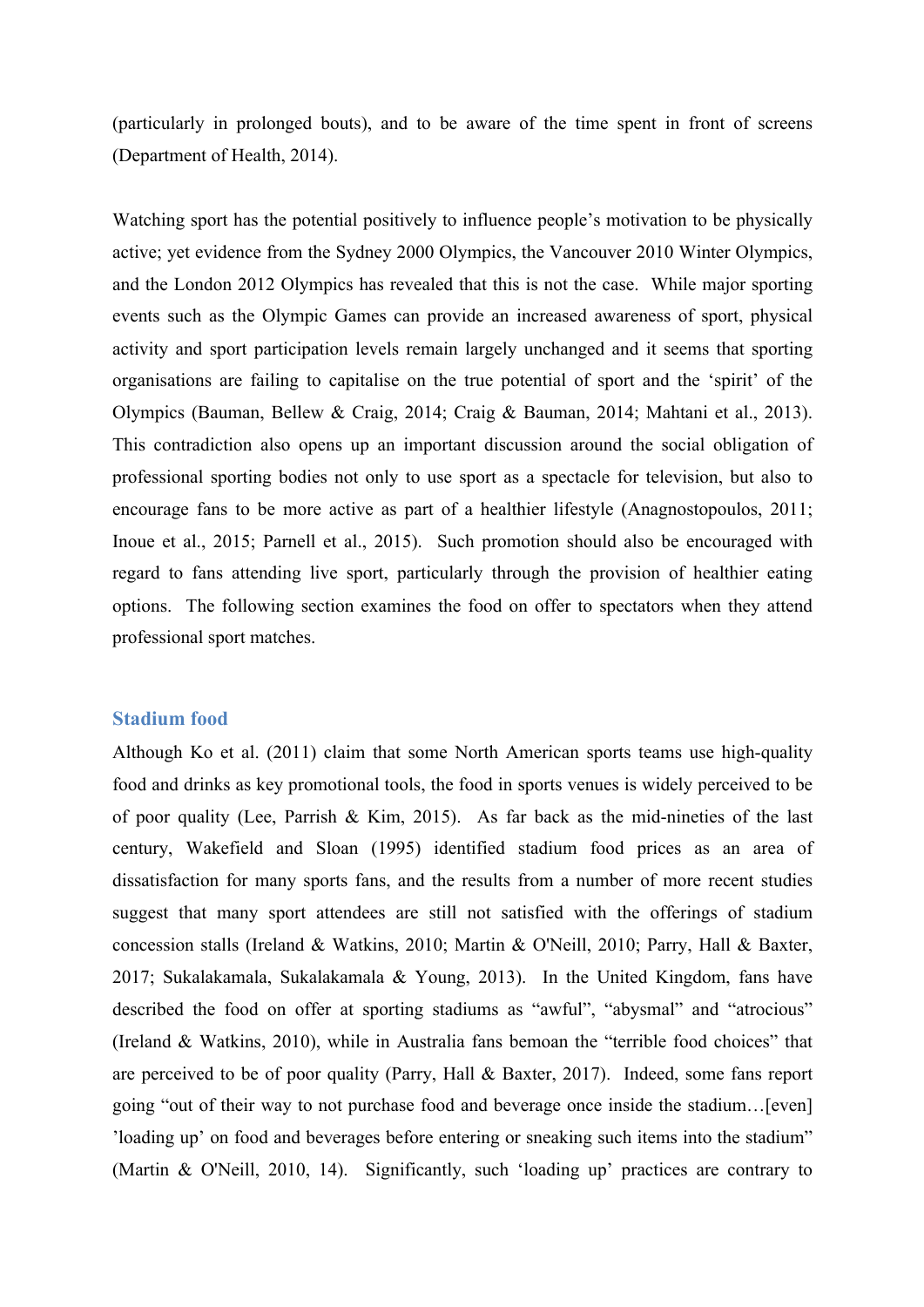healthy eating guidelines that encourage smaller, balanced, and regular meals (National Health and Medical Research Council, 2013).

Another way in which fans avoid purchasing stadium food is by bringing pre-prepared meals with them. However, as mentioned above, not all venues allow spectators to enter with their own food and drink (particularly if it is commercially prepared food), often prohibit opened drinks containers, or place restrictions on the size of food storage bags or coolers. While safety and licensing concerns may be behind some of these decisions, they serve to constrain the choices of fans. It should be noted that the issues discussed here are primarily pertinent for attendees in general admission, non-corporate seating. Spectators with access to hospitality facilities are more satisfied with stadium offerings than those in the 'cheap seats' (Lambrecht, Kaefer & Ramenofsky, 2009). Such 'corporate' fans are provided with better quality food, often without limits, and, as is particularly the case with corporate attendees at Japanese sumo wrestling tournaments, they are almost encouraged to eat excessive amounts (White, 2004). Such over indulgence is, again, contrary to healthy eating guidelines.

The standard food available in sporting stadiums has been compared to offerings found in fast food restaurants, which are traditionally high in carbohydrate, fat, sugar, and calories. Indeed, it is not uncommon to see big-brand fast food outlets in sporting venues and, during the London 2012 Games, the Olympic Park boasted four McDonald's restaurants, including the world's biggest McDonald's for the duration of the Games (Ho, 2012). The healthiness of food offerings, or lack thereof, at many stadiums is a key factor in the decision of some fans not to eat at stadiums and, according to a YouGov report, attendees at UK sports events believe that the food is unhealthy (Tobin, 2013). In Australia, where very few teams own the stadium in which they play, fans have also highlighted the lack of healthy options at venues, with some claiming that they cannot find healthy or fresh food at stadiums, and so do not eat there for this reason (Parry, Hall & Baxter, 2017). Indeed, observations by the authors at Australian stadiums reveal few fresh/healthy choices, with those that are available often unappealing in appearance and higher in price than less healthy alternatives. It should also be noted that stadium menus rarely provide nutrition information to allow spectators to make informed choices on their food. In Europe, stadiums are often found in less affluent areas, surrounded by low-quality housing whose inhabitants are more familiar with fast food-style options, and so it has been argued that fans in such venues either have poorer health literacy and are consequently unaware of the health implications of their food choices, or are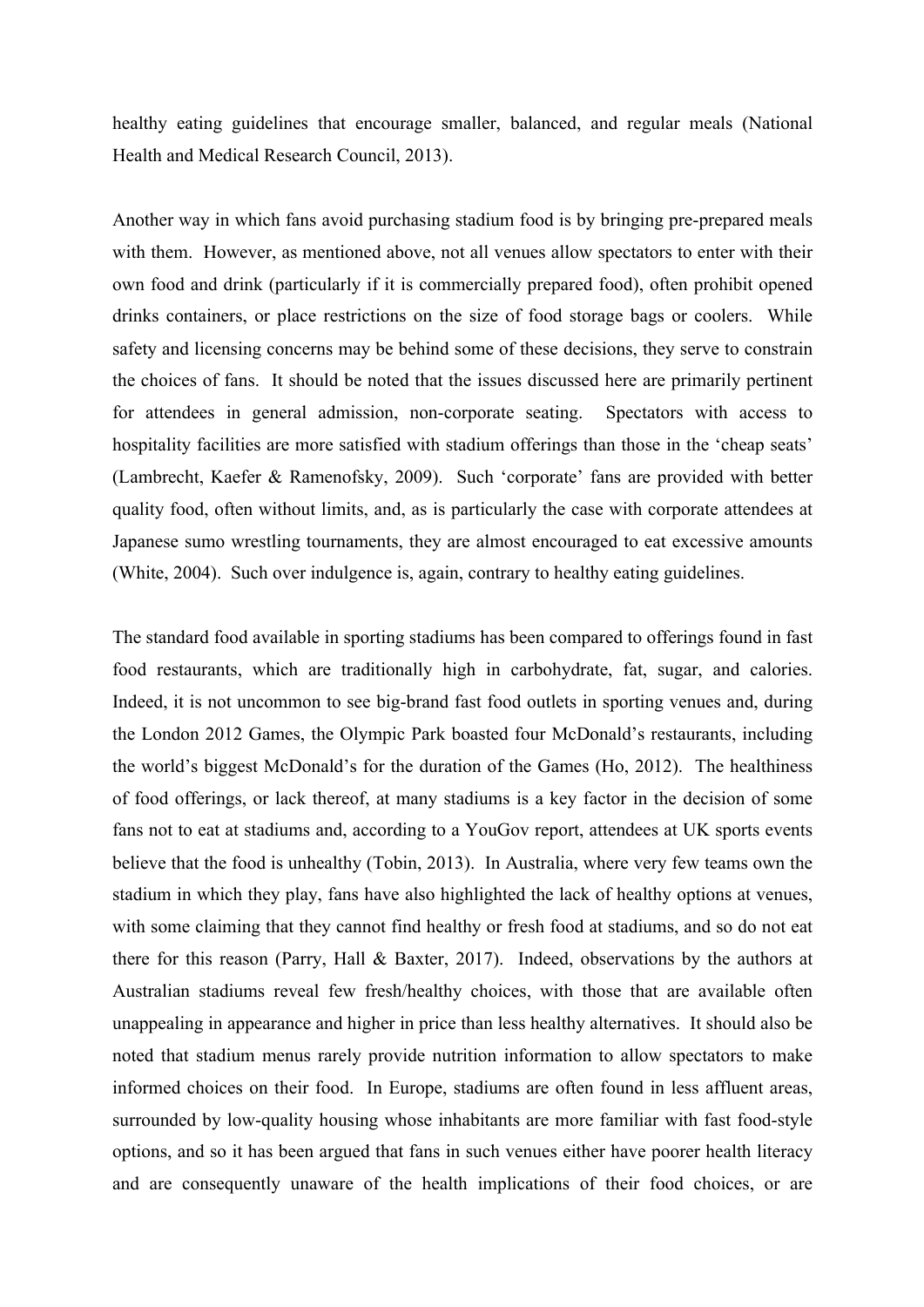generally satisfied with lower quality, less healthy food offerings (Drygas et al., 2013). However, as mentioned previously, sport often constitutes a release from everyday life, and so is not bound by the same rules as other spheres of participants' lives. As a consequence, even when fans eat healthily at other times, some see attending sport as an excuse to eat unhealthily  $-$  it is a guilty treat, and so they get "into the spirit of it, and have a pie" (Ireland & Watkins, 2010, p. 684). In Australia, the meat pie is much more than an occasional treat; it is the nation's most popular fast-food choice, with 270 million sold each year (Barr, 2015). It is also a traditional accompaniment to sporting events, on a par with the hotdog in North America (Kovaricek 2010). In 2013, an iconic Australian venue, the Melbourne Cricket Ground (MCG), sold over 300,000 pies (Veenhuyzen, 2014). Other popular fast food choices at the MCG include hot chips (600,000 servings in 2013), jam doughnuts (95,000), burgers (65,000) and pizzas (40,000) (Rolfe, 2014).

Contrastingly, in North America there is a longer history of healthy food choices in stadiums, with Roan (1997) reporting the availability of frozen yoghurt, teriyaki bowls and fresh fruit at Major League Baseball (MLB) stadiums in the 1990s. More recently, New York City's Icahn Stadium has offered wraps, grilled sandwiches, pizzas made on whole-wheat pitas, and lowfat organic parfaits (Fabricant, 2005). Again, North American venues appear to lead the way with food-based healthy stadium initiatives. It is estimated that approximately a dozen North American venues have installed either organic gardens or farms, growing food both to use in the catering outlets and for donation to the local community. For instance, Fenway Park (home of the Boston Red Sox baseball team) has a 5,000-square-foot rooftop farm and San Jose Earthquakes' Avaya Stadium has an 'edible garden' which includes fruit trees. Produce from these two initiatives are used by the stadiums' concession providers (Johnston, 2015). Meanwhile, the MLB's San Diego Padres combine healthy and competitively priced foods with in-game physical activity breaks for spectators (Yancey et al., 2009). Australian and European venues have much to learn from such initiatives.

Martin et al. (2008) identify that it is not just the quality of food that is a concern for fans; along with the choices available, they list the price of food as a point of dissatisfaction. Indeed, studies in Europe and Australia have found that fans are more concerned about the price of food than the availability of healthy options (Ireland & Watkins, 2010; Miles & Rines, 2004; Parry, Hall & Baxter, 2017; Sukalakamala, Sukalakamala & Young, 2013). As in many other countries, the food available in Australian stadiums has been criticised by fans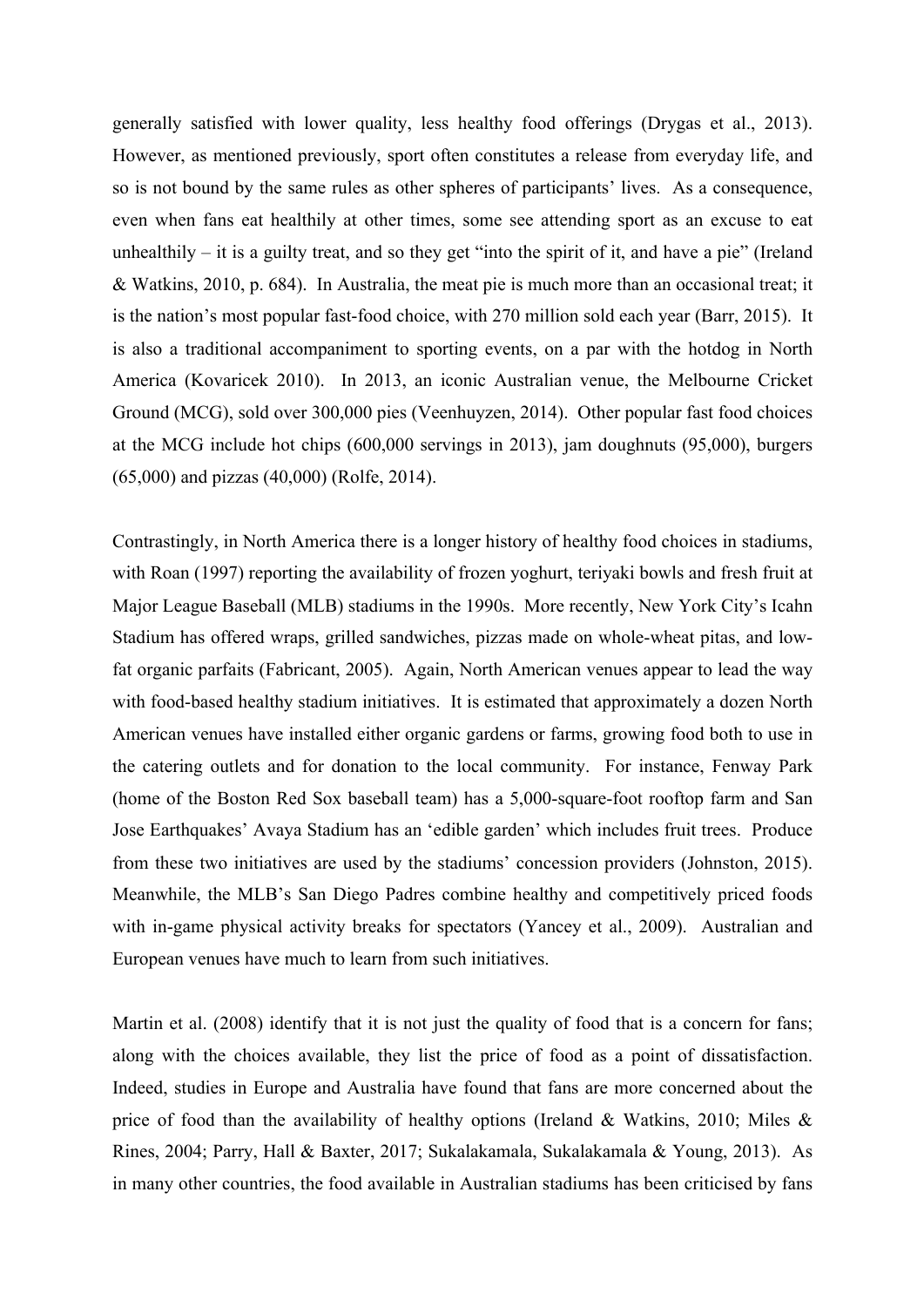and the media for being overpriced (Tarbert, 2015), with rugby union fans describing the prices as "extreme" and "exorbitant" (Parry, Hall & Baxter, 2017). Similarly, British fans believe that venues "'played on their loyalty' [to a club] to ensure their custom, whatever the price" (Ireland & Watkins, 2010, p. 685). Fans expect to pay more for food and drink at venues (Martin & O'Neill, 2010), but they now demand 'value for money' and an improved customer experience. For the current prices, increasingly savvy fans want higher quality options. Because of the aforementioned globalisation and commercialisation of sport, fans are aware of overseas prices and make comparisons with local offerings. Australians baulk when they are asked to pay AU\$5 for a bottle of water or AU\$5 for a pie of poor quality when they are aware that other venues maintain much lower prices and offer a wider range of options. British fans similarly believe that they are now more sophisticated in their culinary tastes and are prepared to challenge the traditional fare offered in stadiums (Ireland & Watkins, 2010). If sporting organisations are to increase stadium attendances, they will need to provide a range of quality, healthy food options to meet the needs of twenty-first-century consumers.

In a bid to reduce spectator dissatisfaction and to enhance the in-stadium fan experience, a number of venues have innovations such as in-seat food delivery (Jones, 2015; PRNewswire, 2009), pre-ordering of food and drink to eliminate the need for queuing (IRFU, 2014; SCG, 2014), and smartphone apps that show the length of queues at concession stands (Parry, Hall & Baxter, 2017). The Western Sydney Wanderers, an Australian association football team, have even partnered with a leading cinema chain to provide a "Gold Class Experience" at matches, with private catering delivered to superior-quality seats for an additional fee (WSWanderers, 2017). Such moves add a degree of comfort and luxury to the fan experience, but they also increase the amount of time that stadium attendees are sedentary during games and the price of consumption. Significantly, evidence suggests that breaking up prolonged bouts of sedentary behaviour can be beneficial for metabolic health (Healy et al., 2008). Therefore, if stadiums are to play a role in health promotion, they may also need to introduce activities that encourage spectators to reduce their sedentary behaviour and engage in regular physical activity breaks – following the lead of teams such as the aforementioned San Diego Padres. Yet, it is not merely stadium food that may play a role in promoting a healthy lifestyle during the fan experience; stadium beverage offerings should also be considered.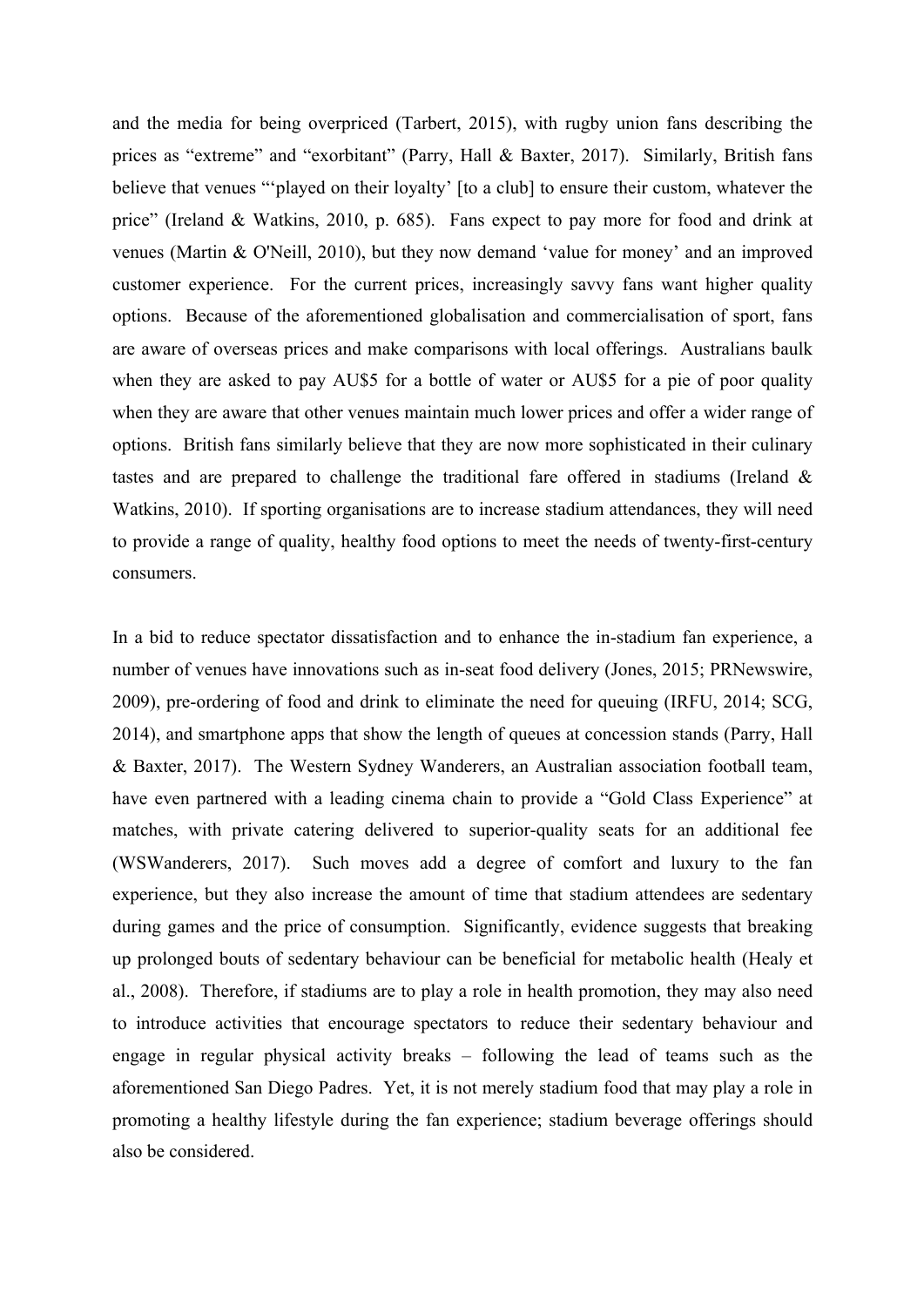### **The price and quality of Drinks**

While many of the world's stadiums offer a range of beverages for fans, watching sport is frequently associated with the consumption of alcohol. Sports fans are more likely to drink alcohol, engage in binge drinking, and report alcohol-related problems than nonfans (Nelson & Wechsler, 2003). It is young, male fans (in the 20- to 35-year-old age group) that are typically the heaviest consumers of alcohol at sports matches (Wolfe, Martinez & Scott, 1998). As Wenner and Jackson (2009) have recorded in their collection about the relationship between sport and beer across the world, there is a historically powerful connection between gendered identities and practices and beer consumption in sporting contexts. In Australia, beer is especially important to sport as a major sponsor and advertiser consistently producing images of active men and passively admiring women made available for the male gaze (McKay, Emmison & Mikosza, 2009; Rowe & Gilmour, 2009). The predominantly male fan subcultures routinely and often excessively consume alcohol (Palmer, 2010).

Sociologists Jim McKay et al. (2001) argue that a strong masculine inflexion heavily influences Australian sport and that, through sport, hegemonic forms of masculinity are asserted, promoted, and defended against alternative versions of masculinity and/or femininity. The ability to drink large volumes of alcohol symbolically represents this masculinity, and can be evidenced through spectator boasts over the number of beers that they will be able to drink, tales of their drunken exploits at previous games, and drunken fights (Parry, 2014). It is not only spectators that have turned drinking large volumes of beer into a national 'sport'. In 1994, Australian cricketer David Boon set a 'world record' by consuming 52 cans of beer during a flight from Sydney to London. Boon overtook another former cricketer, Rodney Marsh, who was the former holder of this record (McKay, Emmison & Mikosza, 2009). Such feats have been celebrated by Australian newspapers and as part of television advertising campaigns, positioning them as signifying heroic masculine ideals to be copied by fans.

This excessive masculinisation of Australian sport, allied with the consumption of large amounts of alcohol at sports matches, may be partially to blame for the large number of violent incidents observed at some Australian sporting venues. One of the country's oldest and premier sporting institutions, the Sydney Cricket and Sports Ground Trust, which runs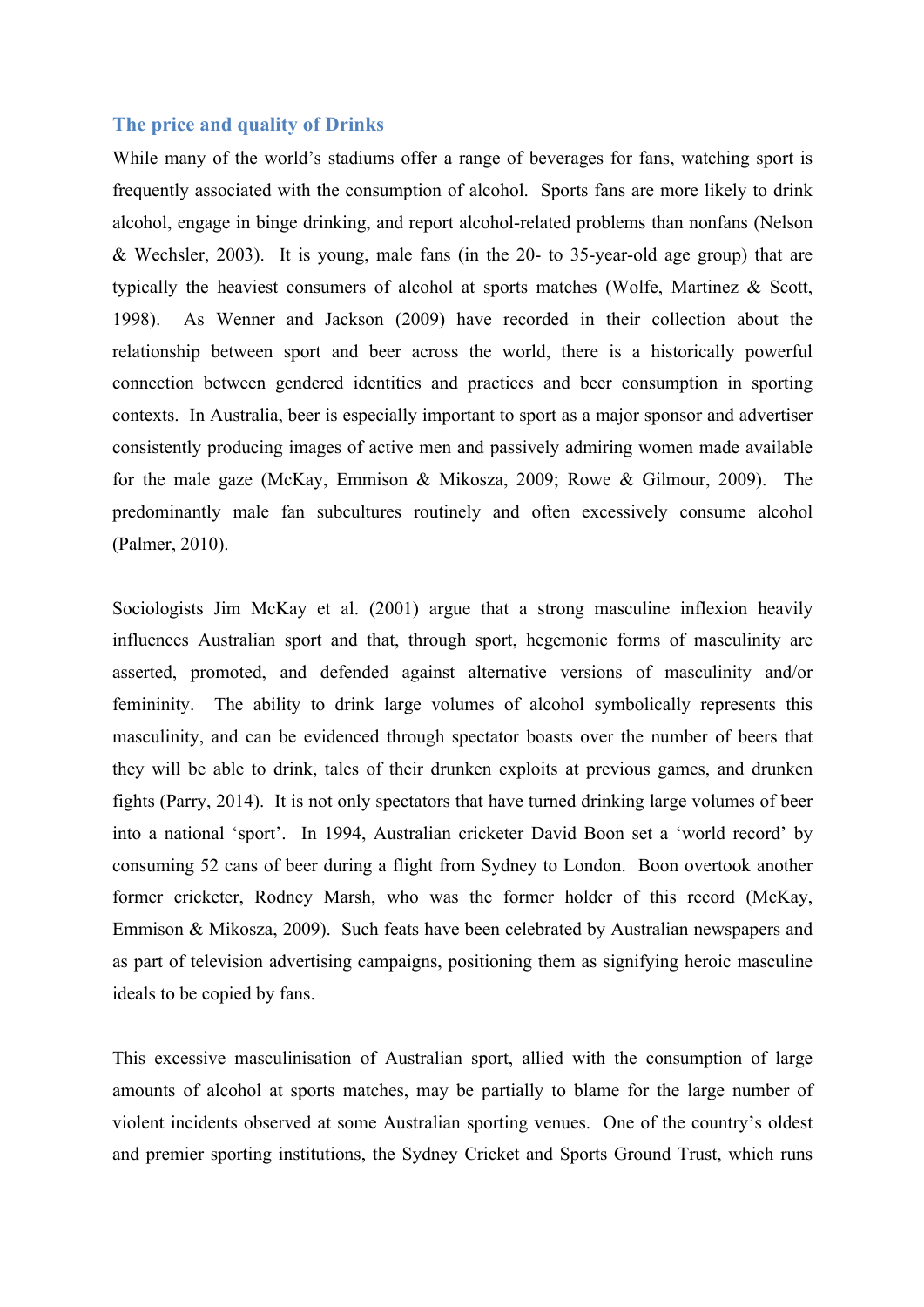the Sydney Cricket Ground (SCG) and Allianz Stadium, reported twelve violent incidents in 2015, and as a result was classified as one of the most violent venues in New South Wales (NSW) – the first time that a sporting venue had been included on this list (Nicholls, 2015). This is not a new phenomenon – indeed, in *Crowd Violence in Australian Sport* (O'Hara, 1992), Cashman (1992, p. 1) notes that "Violence was very much part and parcel of sport in Sydney prior to 1850", while Cashman (1984) and Lynch (1992) detail many disorderly incidents up to the late twentieth century at Australian cricket grounds. The causal role of alcohol in these events is, of course, in question, but the sport-masculinity-beer-violence nexus is powerful and enduring.

In NSW, the sale of alcohol in stadiums is permitted under liquor laws through an onpremises licence allowing alcohol to be sold on premises where the supply of alcohol is not the primary source of business. Repeated violent alcohol-related offences mean that venues face increasingly harsh penalties that impact on which types of alcohol can be served, when it can be served, and in what quantities. In the event that these incidents are not addressed by the venue, they can be closed or have their ability to sell alcohol withdrawn. To mitigate such measures, those serving alcohol in venues are required to complete a Responsible Service of Alcohol (RSA) training course, which teaches employees to recognise signs of insobriety and so to help prevent spectators from becoming intoxicated. In addition, the drinks served in general bar areas are often low-strength or non-alcoholic, and spectators may be limited to buying four alcoholic drinks at a time. Indeed, the SCG has addressed alcoholrelated issues with the 1998 introduction of a "low alcohol beer policy for public concourse areas at international cricket fixtures", and of dedicated non-alcohol seating areas (Sydney Cricket & Sports Ground Trust, 2017). It is instructive to note that many North American venues go further and allow no more than two alcoholic drinks per single sale, with Soldier Field in Chicago only selling one beer per purchase in their seating areas during NFL games (Lenk et al., 2010). However, such measures are largely enforced to limit public disorder rather than strictly for health promotion purposes.

Fans will often look for ways to circumvent the rules, regulations, and laws around alcohol consumption, and in 2004 the SCG Trust was required to take additional steps to outlaw 'beer wenches'. These are usually attractive females employed by a group of male fans to accompany them to the sporting matches for the purpose of acting as personal waitresses. This sexist practice brings attention to the male group, and reinforces their sense of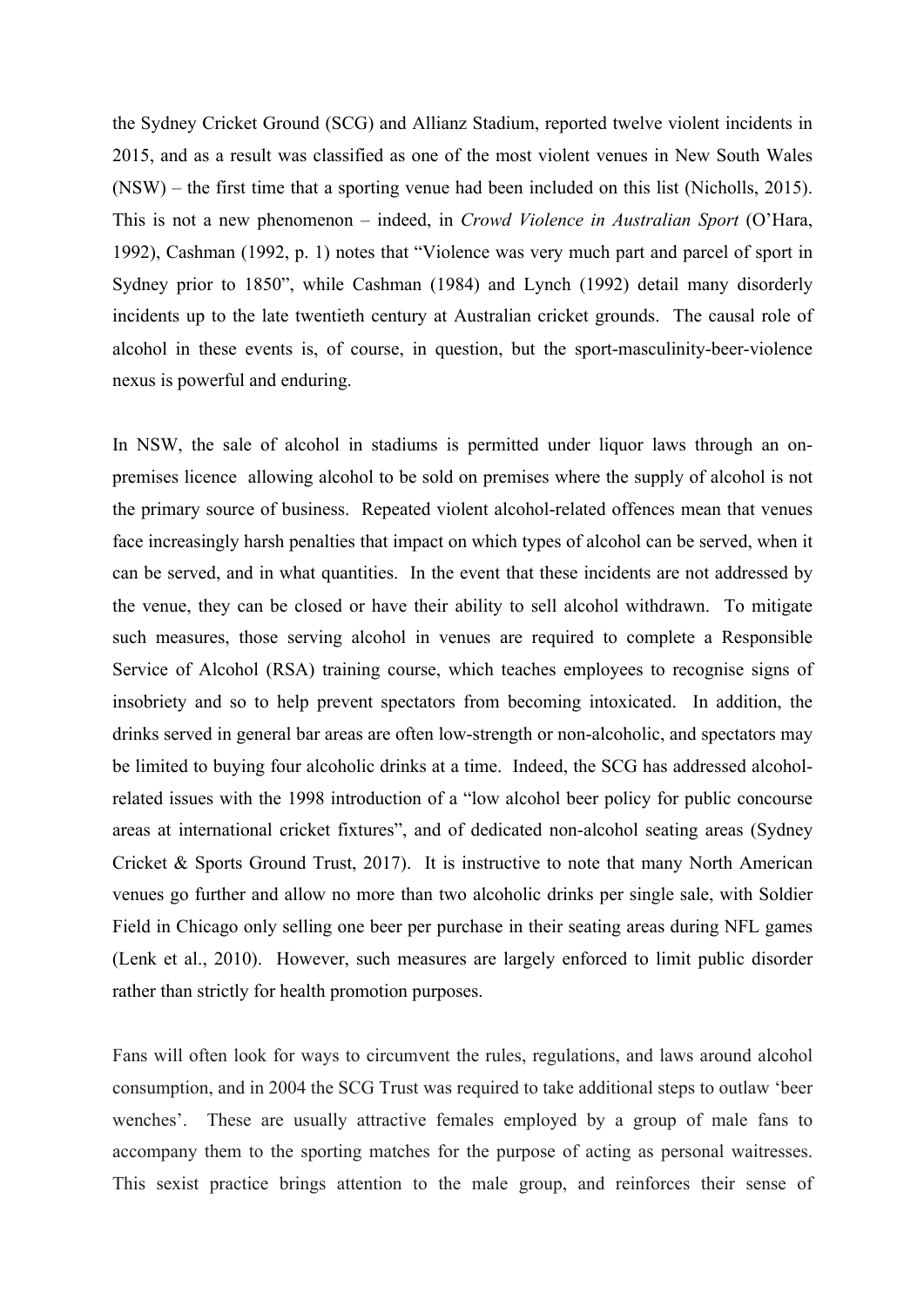hegemonic masculinity and its association with drinking at sporting matches. Because the beer wench serves the fans, their level of intoxication is never assessed by trained staff hired by the stadium and their vendors, thus breaching the venue's liquor licence. Consequently, the practice was outlawed by the SCG Trust (and subsequently other venues), much to the frustration of some male fans.

As with stadium food, the price of drinks at venues has been criticised in the media (Murray, 2016; Sutton, 2017) and identified as a point of dissatisfaction for Australian fans (Parry, Hall & Baxter, 2017). Parry and Hughes (2016) compared stadium beer prices in various European, North American, and Australian leagues and revealed that fans typically pay more inside stadiums than in other venues (see Table 1). For example, the average price for a beer in Australian stadiums was found to be AU\$6.90, compared to an average of AU\$6.44 across the country. Again, the higher prices in stadiums are not designed to limit the consumption of alcohol as part of a strategy that encourages spectators towards healthier lifestyles, but are aiming to increase profit margins.

| <b>League/Nation</b> | Local<br>price  | Price in<br><b>AUS</b><br>correct on<br>02/12/16 | <b>Average serving</b><br>size | <b>Standardised</b><br>price<br><b>AU\$/100ml</b> |
|----------------------|-----------------|--------------------------------------------------|--------------------------------|---------------------------------------------------|
| Bundesliga           |                 |                                                  |                                |                                                   |
| Germany              | €3.85           | 5.59                                             | 478ml                          | 1.17                                              |
| Premier              |                 |                                                  |                                |                                                   |
| League               |                 |                                                  |                                |                                                   |
| England              | £3.99           | 6.76                                             | 568ml                          | 1.19                                              |
| Various              |                 |                                                  |                                |                                                   |
| Australia            | AU\$6.68        | 6.90                                             | 401ml                          | 1.73                                              |
| <b>MLB USA</b>       | <b>US\$5.90</b> | 7.91                                             | 15oz=443.603ml                 | 1.78                                              |
|                      |                 |                                                  | $18.23oz =$                    |                                                   |
| <b>NBA USA</b>       | <b>US\$7.5</b>  | 10.14                                            | 539.223ml                      | 1.88                                              |
| <b>NHL USA</b>       | <b>US\$7.07</b> | 9.55                                             | 16oz=473.176ml                 | 2.02                                              |
| <b>NFL USA</b>       | <b>US\$7.38</b> | 9.99                                             | 16oz=473.176ml                 | 2.11                                              |

**Table 1. Average prices of beer in global leagues in 2016.**

It is not just the price of drinks that is a point of frustration for spectators. In Australia, the beer served in general admission sections is largely limited to low-mid strength options, as detailed above. This issue is being addressed to a degree by stadiums that have incorporated the growing boutique market of craft beers into their beverage offering (Parry & Hughes,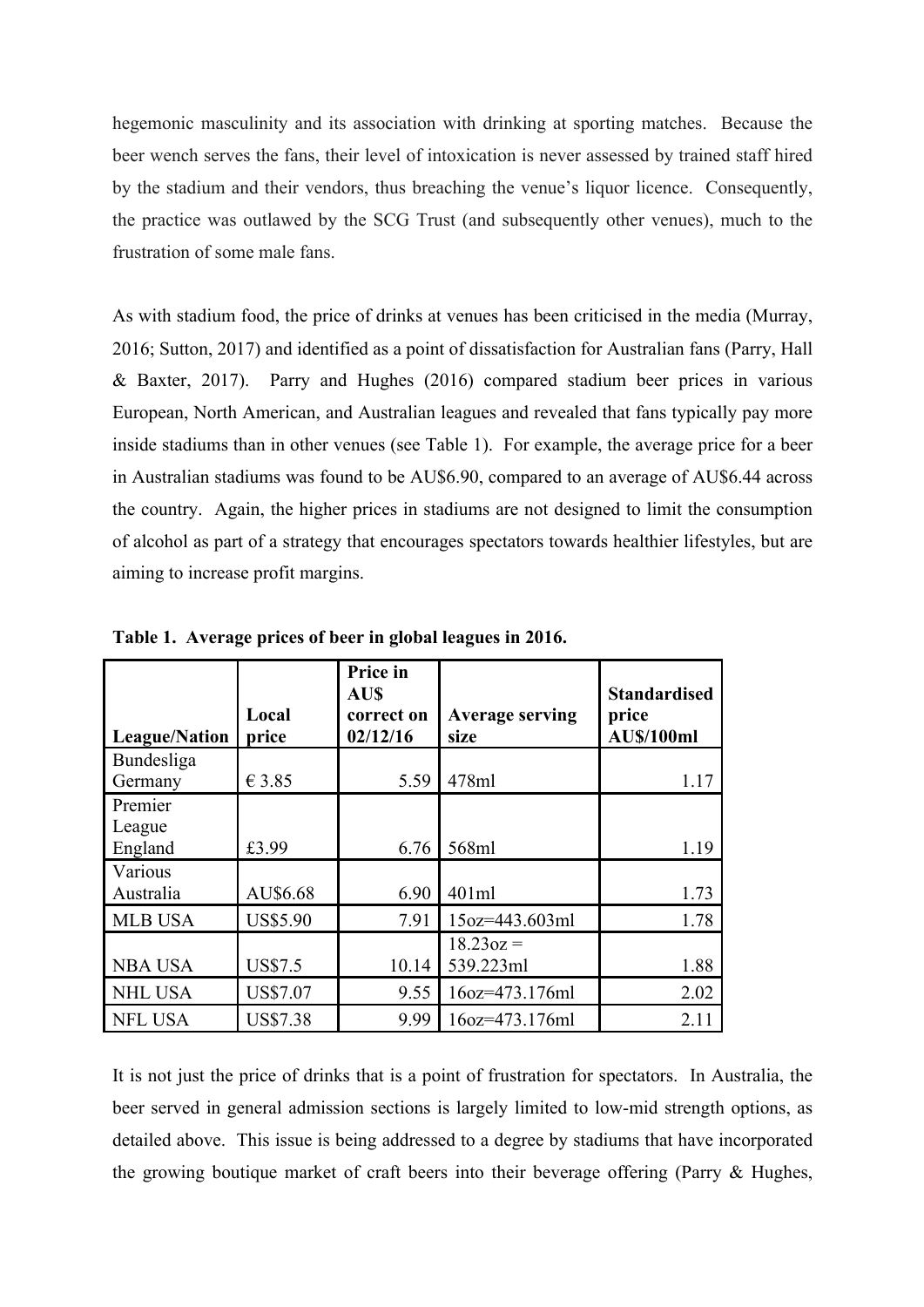2016). Traditionally, craft brew options are focused more on the taste and overall drinking experience as opposed to the masculinist display associated with the consumption of more mainstream beers. It may, therefore, be that spectators focus on the quality of such products, rather than the quantity that they are able to consume.

Although NSW venues that serve alcohol are required to provide free drinking water as part of their on-premises licence, fans are encouraged to purchase bottled water (which also involves negative environmental consequences – Hawkins, Potter and Race, 2015) or fizzy drinks, with limited or no healthy alternatives, despite the sustained popularity of freshly squeezed or cold-pressed juices and 'smoothies'. Consumption of sugar-sweetened beverages, including fizzy drinks and sports drinks, has gained attention in recent years, and in an attempt to combat the obesity epidemic there is a push for countries including Australia to introduce a tax on these types of beverage and on unhealthy food (Thow, Dans & Jan, 2014; Veerman et al., 2016). As mentioned above, the social obligation of stadiums and sporting organisations to promote a healthy lifestyle should be emphasised. If they are to do so, a holistic approach would be required, incorporating a healthy eating policy and commitments to measures such as at least one healthier food option within the stadium (Drygas et al., 2013). Yet, in a European study, few stadiums (only 16 out of 88) had such a policy, and only one-quarter employed a specially designated person to deal with food/healthy food issues. Although some venues have developed their own catering brands (Pierpoint, 2000), stadium food and drink is frequently outsourced to external contractors (Lee, Heere & Chung, 2013; Parry, Hall & Baxter, 2017), thereby significantly relinquishing control over the options made available to spectators (Drygas et al., 2013) and the quality and value for money that they can receive (Pierpoint, 2000). These external contractors are often large organisations which can negotiate advantageous deals with food providers (Ackerman, 1994), typically aiming to minimise their costs. Food and beverages that are cheap to produce, such as low-quality pies and other fast food options, generally provide greater returns than more expensive or more time intensive, healthier alternatives. However, the venue must still take responsibility for the food and beverage contracts that it signs, and can make the provision of reasonably-priced healthy offerings a key contractual condition.

As noted by Drygas et al. (2013), it is often fast food, fizzy drinks, alcohol, gambling, and (previously) tobacco companies that are the main sponsors of sport, particularly for mega events and venues, making sport stadiums a difficult setting for health promotion. Although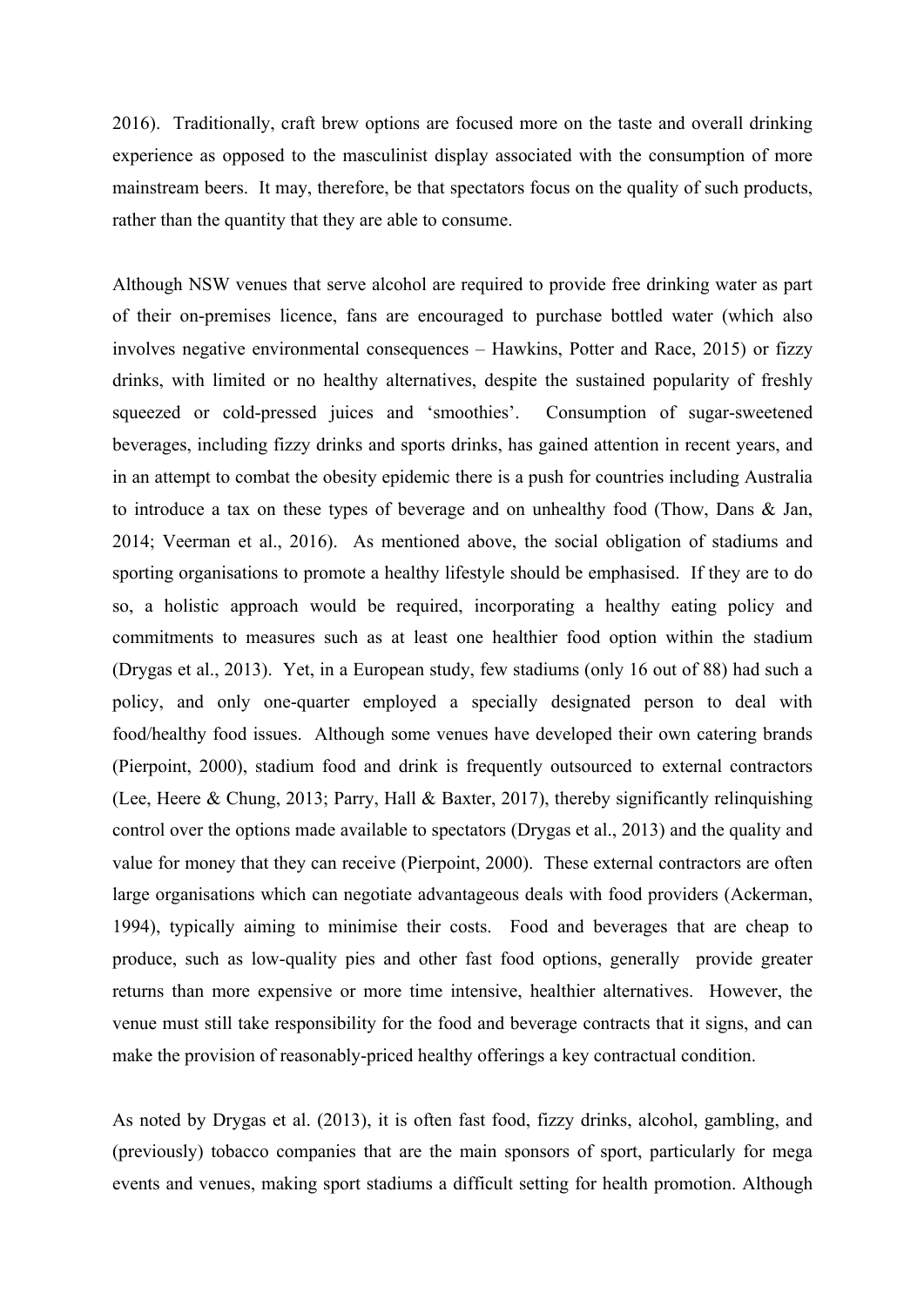several studies have investigated the negative impact of (less healthy) food and beverage companies sponsoring sporting events (Carter et al., 2012; Garde & Rigby, 2012; Sherriff, Griffiths & Daube, 2010), there may be little appetite from venues and sports organisations to sever or loosen ties with their most profitable sponsors. Consequently, health-promoting policies regarding stadium food are difficult to introduce, and require a series of interventions involving both voluntary measures and binding regulations.

### **The way forward for stadium food and drink in Australia (and elsewhere)**

Parry, Hall and Baxter (2017) do provide a list of principles that healthier stadium food options should follow for them to be considered realistic alternatives to the current stadium fare. Their list includes: being at a similar or better price than existing offerings; being quick to order/be served and easy to eat using one hand; portion controlled; and to be an existing popular choice in the city where the stadium is located. They cite the Australian version of the Japanese Nori or sushi roll as an example for Sydney-based stadiums to adopt. In addition, Parry and Hughes (2016) make a series of suggestions for Australian stadiums to improve their beverage (and, in particular, their beer) offerings. They identify innovations such as: making locally brewed craft beer available; measures to keep beer colder for longer (and presumably reduce the need to drink it quickly); and the introduction of designated driver programs which provide nominated drivers with free soft drinks. To these points, a further set of recommendations for venues are now added:

- Accessible nutrition information, particularly nutrient values for stadium food should be included at the point of sale (as is now common on much packaged food). Recent legislation in several Australian states requires the energy content of meals and menu items to be shown on menu boards in restaurants along with information on the average daily adult energy intake. While it has been found that energy menu labelling reduces the energy content of purchases, Wellard et al. (2015), in their study of nutrition information in fast food outlets, argue that more detailed information is required for customers to be able to make informed decisions on the nutritional value of food at stadiums;
- It is also recommended that stadiums publish menus online (with prices and nutrition information) to allow spectators to make reasonable decisions on their food and beverage options in advance of their arrival at venues;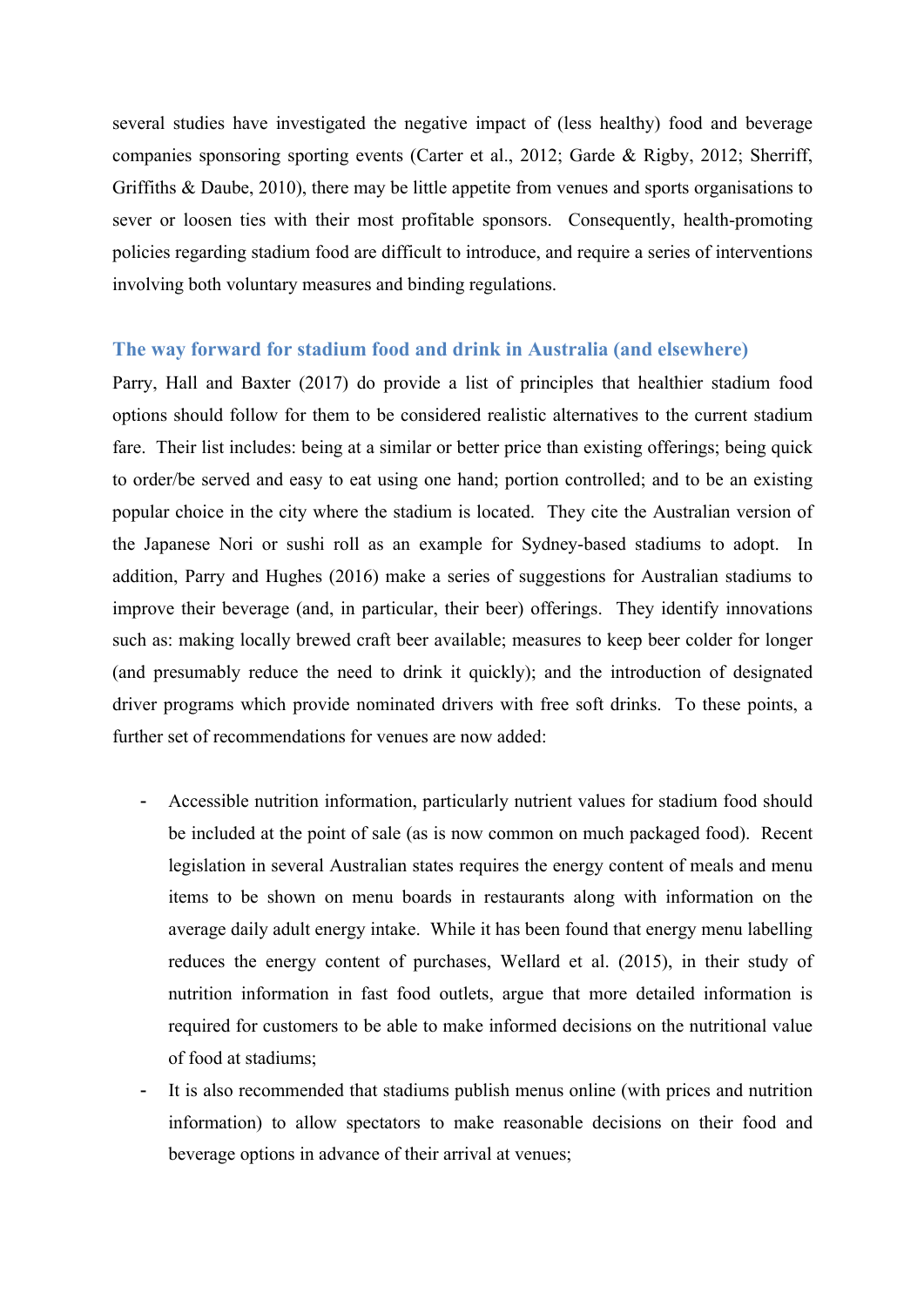- Venues should provide healthier beverage options, capitalising on the rising popularity of squeezed/pressed juices and smoothies;
- More venues should include activities that encourage spectators to be physically active at games;
- At a wider level, sporting organisations should also consider the ethical issues arising from partnering with companies associated with unhealthy lifestyle choices (such as fast food, fizzy drinks, alcohol, and gambling companies);
- Finally, stadiums in Australia and Europe should consider following the examples of North American venues and install organic gardens to supply healthy produce for their catering outlets.

Sporting stadiums offer a unique opportunity to promote healthy lifestyle choices. The above recommendations reflect public health messages, current research evidence, and fan perceptions. Sports organisations and venues need to take them into account if they are to invest in the health and wellbeing of their fans and wider community. After all, given that sporting activity is widely celebrated and often publicly subsidised as health affirming, attending a stadium to watch it being performed should not have an unduly unhealthy impact on the bodies and the bank accounts of co-present spectators.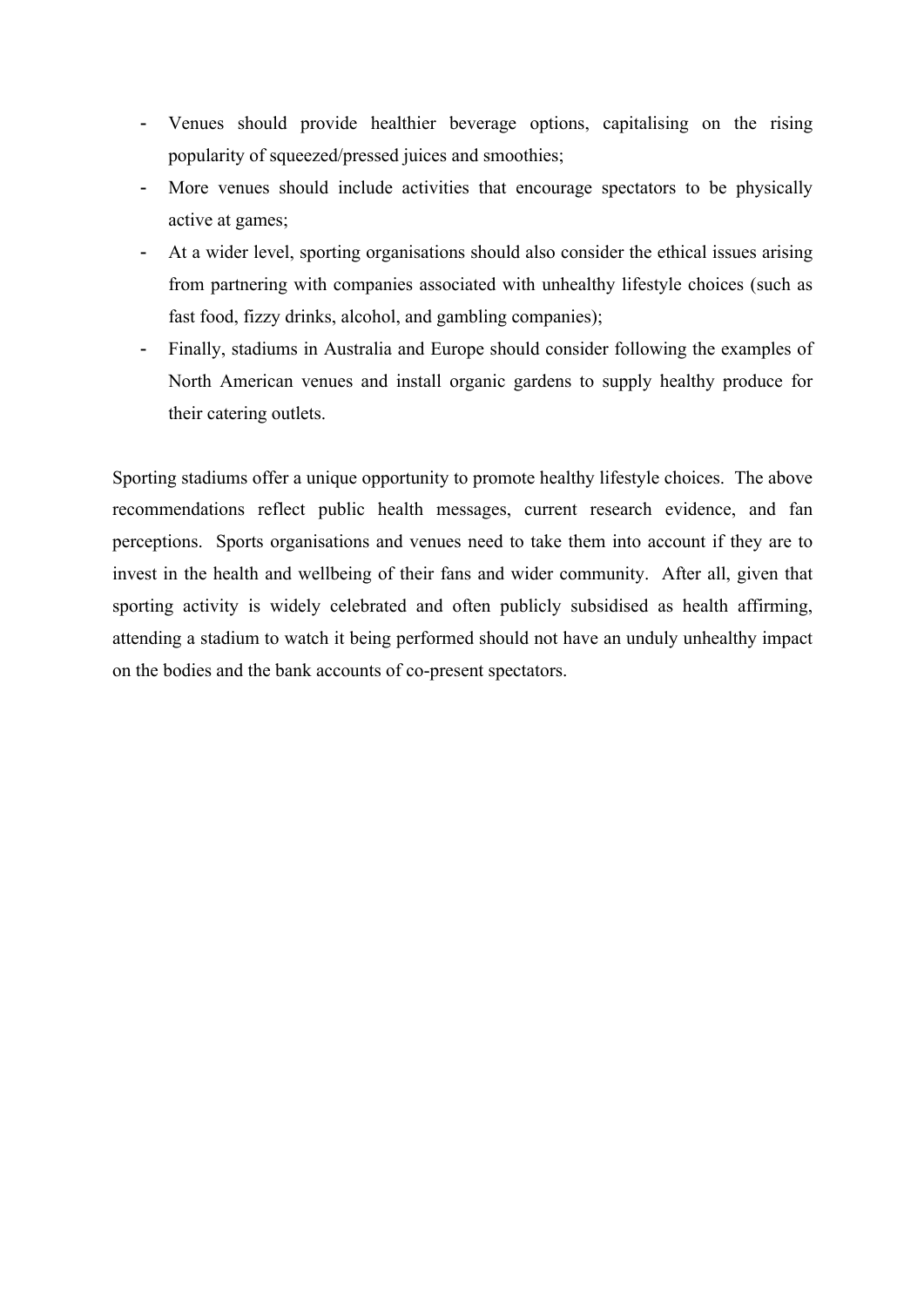### **References**

ABS (2010) *Spectator Attendance at Sporting Events, 2009-10*, Australian Bureau of Statistics, Canberra.

—— (2012) *Sport and Recreation: A Statistical Overview*, Australian Bureau of Statistics, Canberra.

—— (2015) *4177.0 - Participation in Sport and Physical Recreation, Australia, 2013-14*, Australian Bureau of Statistics, Canberra.

Ackerman, M.A. (1994) 'Privatization of public-assembly-facility management', *The Cornell Hotel and Restaurant Administration Quarterly*, 35 (2), pp. 72-83.

AIHW (2017) *Overweight and obesity*, Australian Institute of Health and Wellness, viewed 22nd February 2017, <http://www.aihw.gov.au/overweight-and-obesity/>.

Anagnostopoulos, C. (2011) 'From Corporate Social Responsibility (CSR) to... Club Stakeholder Relationship (CSR): the case of football', *The Social Responsibility Research Network Constitution*.

ASC (2016) *AusPlay: Participation data for the sport sector*, Australian Sports Commission.

Barr, E. (2015) *Meat pies are Australia's national fast food choice, with Australians eating 270 million every year*, viewed 5th July 2016, <http://www.dailytelegraph.com.au/newslocal/inner-west/meat-pies-are-australias-nationalfast-food-choice-with-australians-eating-270-million-every-year/newsstory/3ab90bcb3467d1b57203cfbbc065fdbc>.

Barrett, C. (2016) *Big Bash League jumps into top 10 of most attended sports leagues in the world*, viewed 20th January 2016, <http://www.smh.com.au/sport/cricket/big-bash-leaguejumps-into-top-10-of-most-attended-sports-leagues-in-the-world-20160110-gm2w8z.html>.

Bauman, A., Bellew, B. & Craig, C.L. (2014) Did the 2000 Sydney Olympics increase physical activity among adult Australians? *British Journal of Sports Medicine,* 49 (4), p. 243.

Bennett, T., Emmison, M. & Frow, J. (2001) 'Social Class and Cultural Practice in Contemporary Australia', in T. Bennett & D. Carter (eds), *Culture in Australia: Policies, Publics and Programs*, Cambridge University Press, Cambridge, pp. 193-216.

Booth, D. (2000) 'Surf lifesaving: the development of an Australasian 'sport'', *The International Journal of the History of Sport*, 17 (2-3), pp. 166-87.

Caspersen, C.J., Powell, K.E. & Christenson, G.M. (1985) 'Physical Activity, Exercise, and Physical Fitness: Definitions and Distinctions for Health-Related Research', *Public Health Reports (1974-)*, 100 (2), pp. 126-31.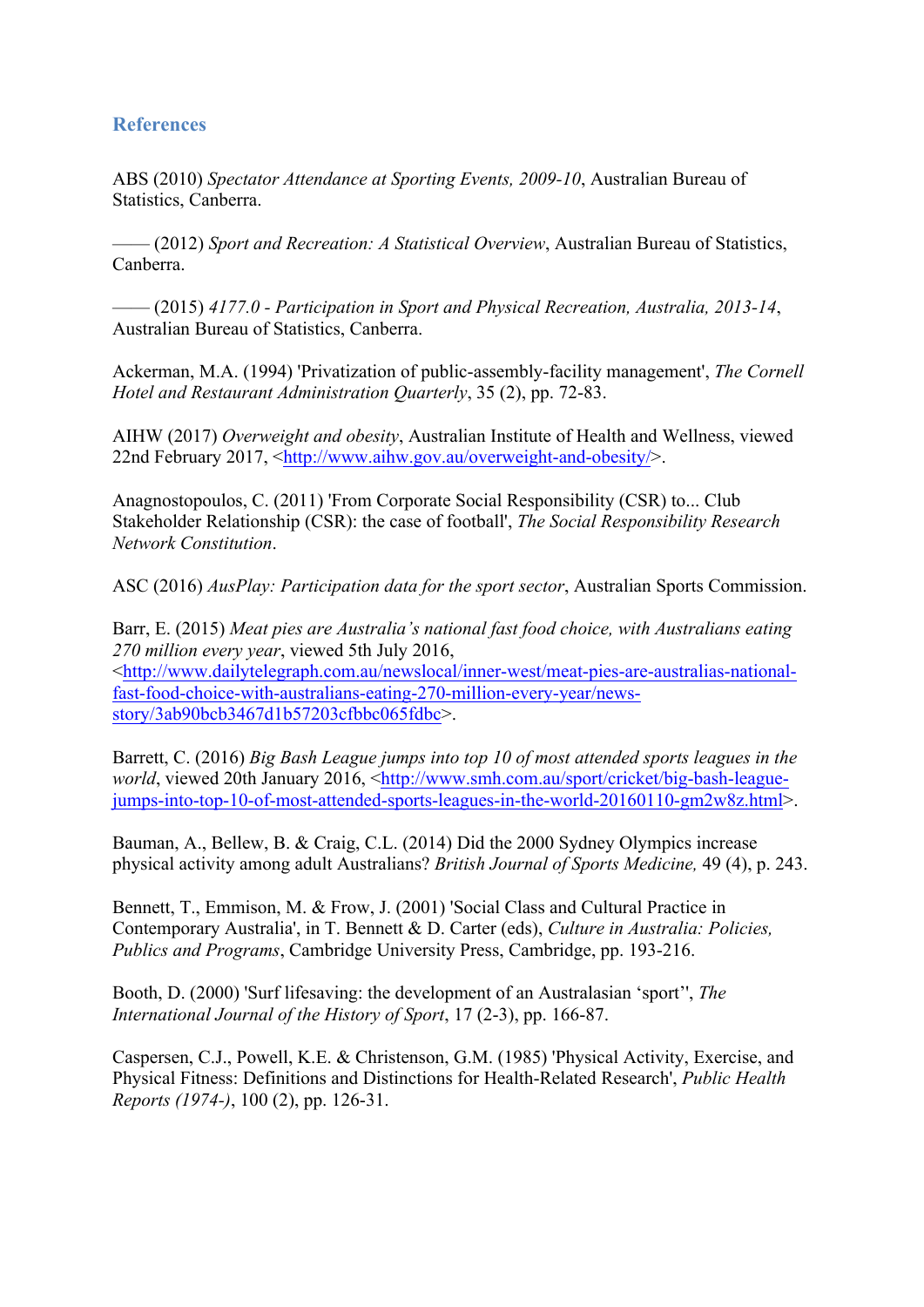Carter, M-A., Edwards, R., Signal, L. & Hoek, J. (2012) 'Availability and marketing of food and beverages to children through sports settings: a systematic review', *Public Health Nutr.*, 15 (8), pp. 1373-9.

Cashman, R. 1984, *'Ave a Go Yer Mug! Australian Cricket Crowds from Larrikin to Ocker*, Collins, Sydney.

Cashman, R. 1992, 'Violence in Sport in Sydney Before 1850', in J. O'Hara (ed) *Australian Society for Sports History Studies in Sports History Number 7*, pp. 1-9.

Cashmore, E. 2005, *Making Sense of Sports*, 4th edn, Routledge, London.

Craig, C.L. & Bauman, A.E. (2014) The impact of the Vancouver Winter Olympics on population level physical activity and sport participation among Canadian children and adolescents: population based study. *International Journal of Behavioral Nutrition and Physical Activity,* 11 **(**1), p. 107.

Department of Health (2014) *More than half of all Australian adults are not active enough*, by Department of Health, Commonwealth of Australia.

Dollman, J. & Lewis, N. (2010) 'The impact of socioeconomic position on sport participation among South Australian youth', *Journal of Science and Medicine in Sport*, 13 (3), pp. 318-22.

Drygas, W., Ruszkowska, J., Philpott, M., BjÖrkstrÖm, O., Parker, M., Ireland, R., Roncarolo, F. & Tenconi, M. 2013, 'Good practices and health policy analysis in European sports stadia: results from the 'Healthy Stadia' project', *Health Promotion International*, 28 (2), pp. 157-65.

Eime, R.M., Harvey, J., Brown, W. & Payne, W. (2010) Does sports club participation contribute to health-related quality of life? *Med Sci Sports Exerc,* 42.

Eime, R.M., Young, J.A., Harvey, J.T., Charity, M.J., Payne, W.R. (2013) A systematic review of the psychological and social benefits of participation in sport for adults: informing development of a conceptual model of health through sport. *International Journal of Behavioral Nutrition and Physical Activity,* 10**,** 135.

Fabricant, F. 2005, 'Healthier Food Lineup at New Stadium', *New York Times*, 27th April 2005, p. 10.

Garde, A. & Rigby, N. (2012) 'Going for gold - Should responsible governments raise the bar on sponsorship of the Olympic Games and other sporting events by food and beverage companies?', *Communications Law*, 17 (2), pp. 42-9.

Grøntved, A. & Hu, F. (2011) 'Television Viewing and Risk of Type 2 Diabetes, Cardiovascular Disease, and All-Cause Mortality: A Meta-analysis', *JAMA*, 305 (23), pp. 2448-55.

Hallinan, C.J., Hughson, J.E. & Burke, M. (2007) 'Supporting the 'World Game' in Australia: A Case Study of Fandom at National and Club Level', *Soccer & Society*, 8 (2-3), pp. 283-97.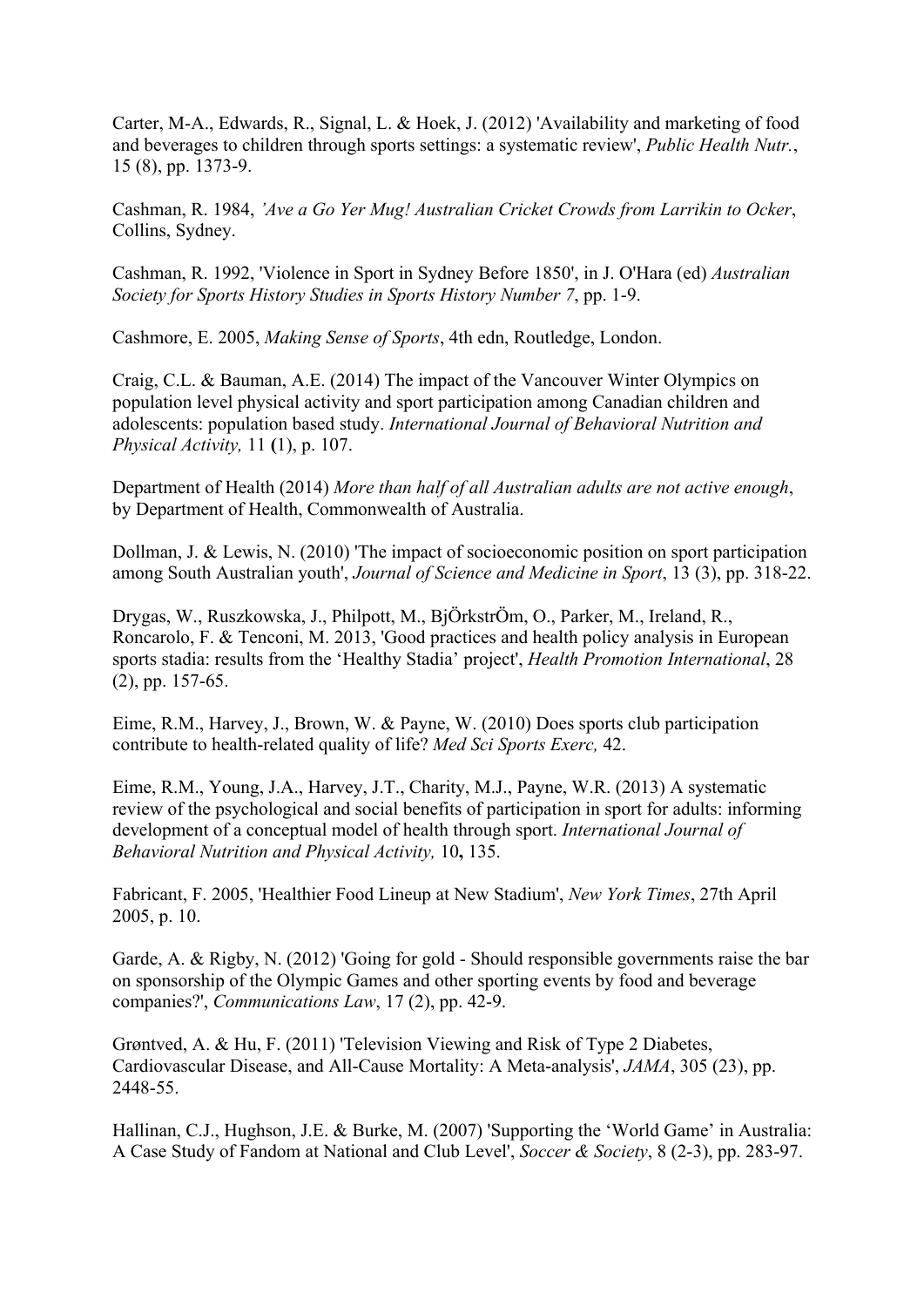Hardy, L.L., Kelly, B., Chapman, K., King, L. & Farrell, L. (2010) 'Parental perceptions of barriers to children's participation in organised sport in Australia', *Journal of Paediatrics and Child Health*, 46 (4), pp. 197-203.

Harris, J. 2008, 'Match Day in Cardiff: (Re)imaging and (Re)imagining the Nation', *Journal of Sport & Tourism*, 13 (4), pp. 297-313.

Hawkins, G, Potter, E & Race, K (2015) *Plastic Water: The Social and Material Life of Bottled Water Opens*. The MIT Press, Cambridge, Massachusetts.

Healy, G., Dunstan, D., Salmon, J., Cerin, E., Shaw, J., Zimmet, P. & Owen, N. (2008) 'Breaks in Sedentary Time: Beneficial associations with metabolic risk', *Diabetes Care*, 31 (4), pp. 661-6.

Ho, E. 2012, *World's Biggest McDonald's Restaurant Is Coming to the London Olympics*, Time, viewed 1st March 2017, <http://olympics.time.com/2012/05/02/worlds-biggestmcdonalds-restaurant-is-coming-to-the-london-olympics/>.

Inoue, Y., Yli-Piipari, S., Layne, T., Chambliss, H. & Irwin, C. (2015) 'A preliminary study of a professional sport organization's family-centered health promotion initiative', *International Review on Public and Nonprofit Marketing*, 12 (2), pp. 189-205.

Ireland, R. & Watkins, F. (2010) 'Football fans and food: a case study of a football club in the English Premier League', *Public Health Nutrition*, 13 (05) pp. 682-7.

IRFU (2014) *Beat The Queue At Aviva Stadium With 'My Order App'*, viewed 19th April 2015, <http://www.irishrugby.ie/news/30247.php - .VbYQJWDoYWl>.

Johnston, M.W. (2015) 'Sports Teams Build Food Recovery Awareness', *BioCycle*, 56 (5), pp. 34-8.

Jones, C. (2002) 'The Stadium and Economic Development: Cardiff and the Millennium Stadium', *European Planning Studies*, 10 (7), pp. 819-29.

Jones, G. (2015) *New app will allow football lovers to have food ordered and delivered to their stadium seats*, viewed 19th April 2015, <http://www.dailytelegraph.com.au/lifestyle/food/new-app-will-allow-football-lovers-tohave-food-ordered-and-delivered-to-their-stadium-seats/story-fnov1g0j-1227238025816>.

Kell, P. (2000) *Good Sports: Australian Sport and the myth of the fair go*, Pluto Press, Annandale.

Ko, Y.J., Zhang, J., Cattani, K. & Pastore, D. (2011) 'Assessment of event quality in major spectator sports', *Managing Service Quality*, 21 (3), pp. 304-22.

Kovaricek, E. (2010) *The glorious meat pie and humble pie floater*, ABC Adelaide, viewed 20th July 2015, <http://blogs.abc.net.au/sa/2010/05/the-glorious-meat-pie-and-humble-piefloater.html?site=adelaide&program=adelaide\_afternoons>.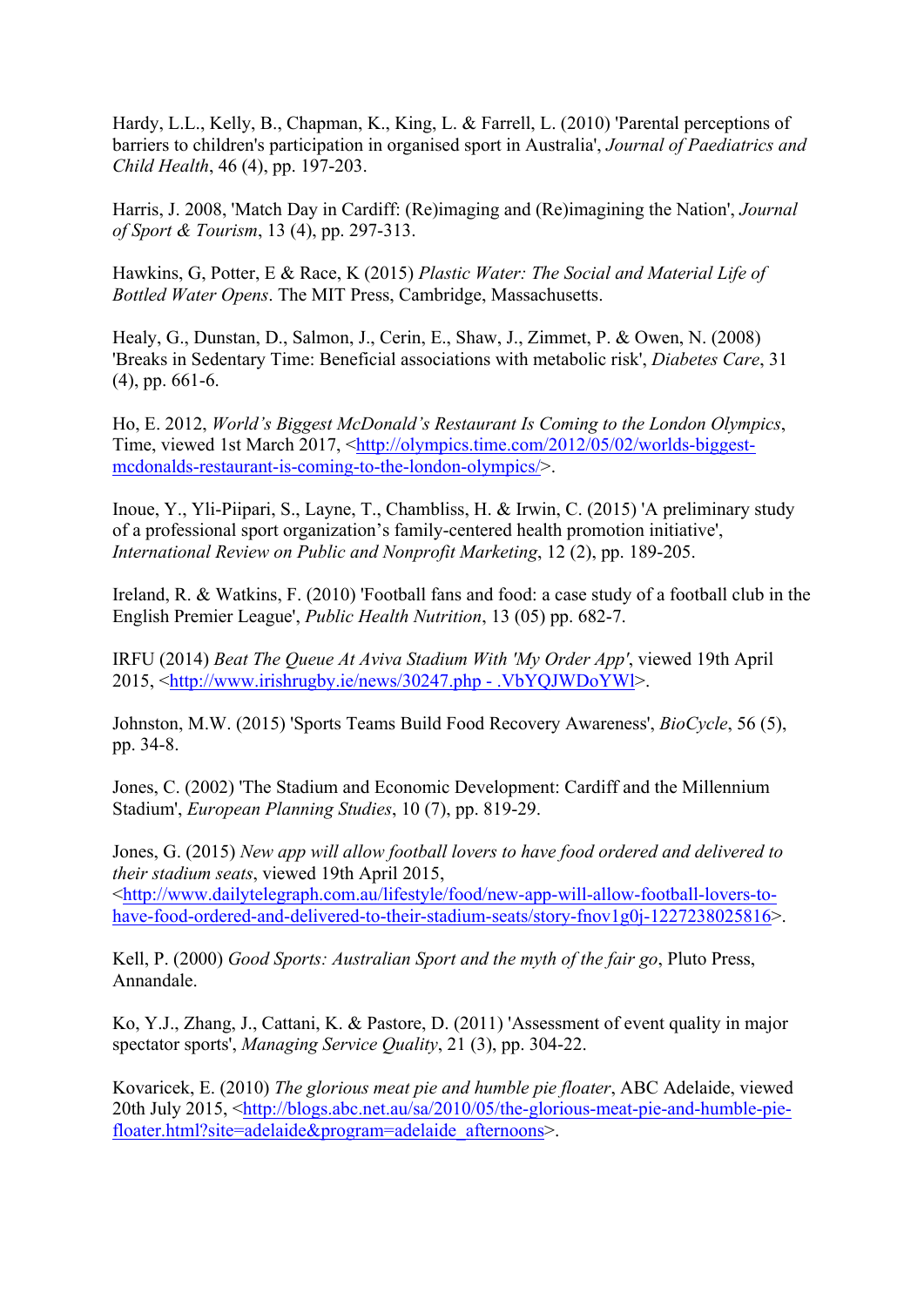Lambrecht, K.W., Kaefer, F. & Ramenofsky, S.D. (2009) 'Sportscape Factors Influencing Spectator Attendance and Satisfaction at a Professional Golf Association Tournament', *Sports Marketing Quarterly*, 18 (3), pp. 165-72.

Lee, S., Heere, B. & Chung, K-S. (2013) 'Which Senses Matter More? The Impact of Our Senses on Team Identity and Team Loyalty', *Sport Marketing Quarterly*, 22 (4), pp. 203-13.

Lee, S.S., Parrish, C. & Kim, J-H. (2015) 'Sports Stadiums as Meeting and Corporate/Social Event Venues: A Perspective From Meeting/Event Planners and Sport Facility Administrators', *Journal of Quality Assurance in Hospitality & Tourism*, 16 (2), pp. 164-80.

Lenk, K.M., Toomey, T.L., Erickson, D.J., Kilian, G.R., Nelson, T.F. & Fabian, L.E.A. (2010) 'Alcohol Control Policies and Practices at Professional Sports Stadiums', *Public Health Reports (1974-)*, 125 (5), pp. 665-73.

Lynch, R. 1992, 'A Symbolic Patch of Grass: Crowd Disorder and Regulation on the Sydney Cricket Ground Hill', in J. O'Hara (ed) *Australian Society for Sports History Studies in Sports History Number 7*, pp. 10-48.

Maguire, J.A. (2001) *Global Sport: Identities, Societies, Civilizations*, Polity, Cambridge.

Mahtani, K.R., Protheroe, J., Slight, S.P., Demarzo, M.M.P., Blakeman, T., Barton, C.A., Brijnath, B. & Roberts, N. (2013) Can the London 2012 Olympics 'inspire a generation' to do more physical or sporting activities? An overview of systematic reviews. *BMJ Open,* 3 (1).

Mandell, R.D. 1999, *Sport: A Cultural History*, Columbia University Press, New York.

Martin, A., Morgan, S., Parnell, D., Philpott, M., Pringle, A., Rigby, M., Taylor, A. & Topham, J. (2016) 'A perspective from key stakeholders on football and health improvement', *Soccer & Society*, 17 (2), pp. 175-82.

Martin, D., O'Neill, M., Hubbard, S. & Palmer, A. (2008) 'The role of emotion in explaining consumer satisfaction and future behavioural intention', *Journal of Services Marketing*, 22 (3), pp. 224-36.

Martin, D.S. & O'Neill, M. (2010) 'Scale Development and Testing: A New Measure of Cognitive Satisfaction in Sports Tourism', *Event Management*, 14 (1), pp. 1-15.

McKay, J., Lawrence, G., Miller, T. & Rowe, D. (2001) 'Gender Equity, Hegemonic Masculinity and the Governmentalisation of Australian Amateur Sport', in T. Bennett & D. Carter (eds), *Culture in Australia: Policies, Publics and Programs*, Cambridge University Press, Cambridge, pp. 233-52.

McKay, J. Emmison M. & Mikosza J. (2009) 'Lads, Larrikins and Mates: Hegemonic Masculinities in Australian Beer Advertisements', in L. Wenner and S. Jackson (eds) *Sport, Beer, & Gender: Promotional Culture and Contemporary Social Life,* Peter Lang, New York, pp.163-179.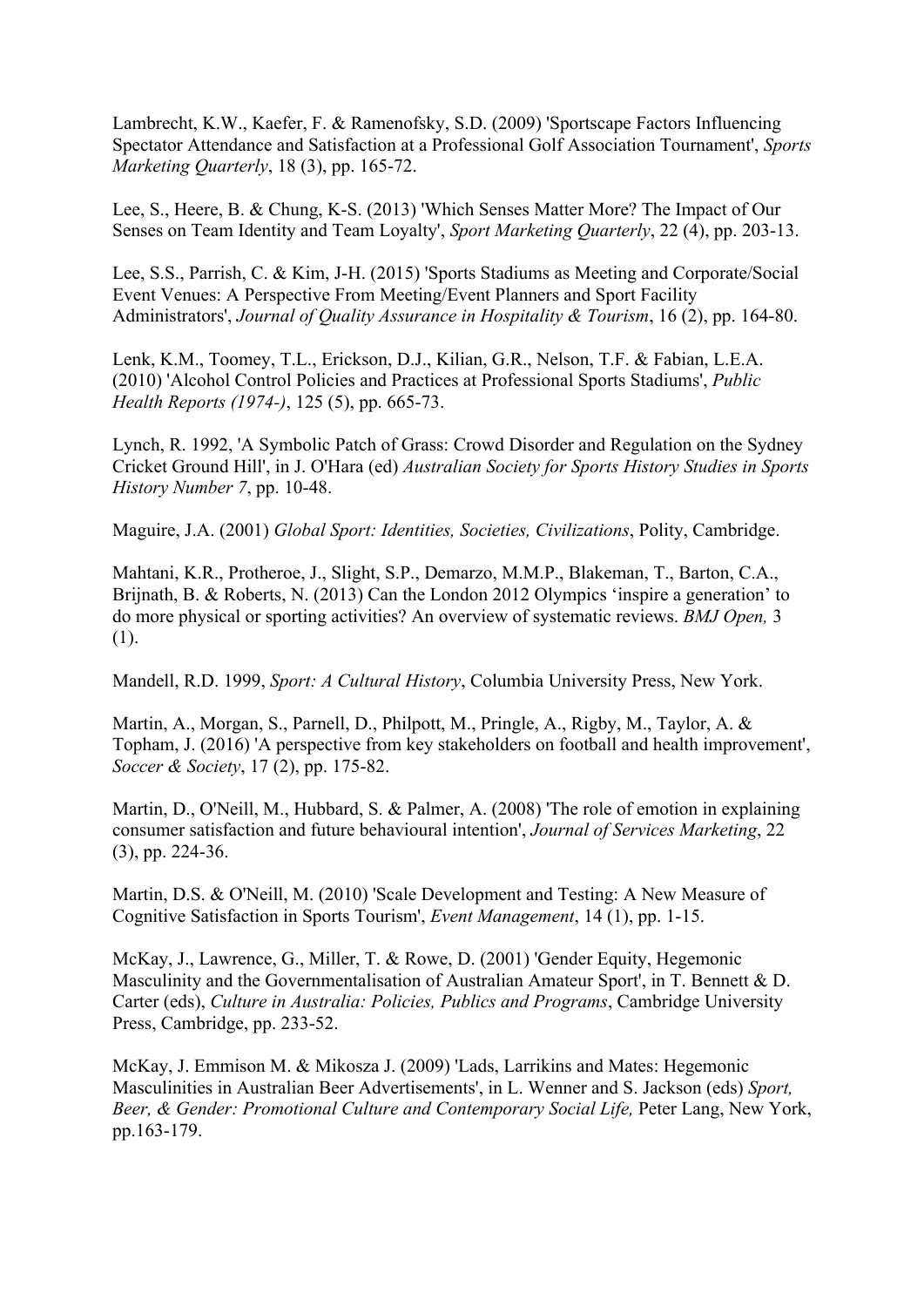Miles, L. & Rines, S. (2004) *Football Sponsorship & Commerce: An Analysis of Sponsorship and Commercial Opportunities in Football*, International Marketing Reports Ltd, Buckfastleigh, UK.

Murray, O. (2016) *How the cost of beer at Australian sporting events compares to rest of the world*, news.com.au, viewed 19th December 2016, <http://www.news.com.au/sport/sportslife/how-the-cost-of-beer-at-australian-sporting-events-compares-to-rest-of-the-world/newsstory/78ffd150a2e2bacdcfc8dd2d4ad537a3>.

National Health and Medical Research Council (2013) *Australian dietary guidelines: Summary, viewed 23<sup>rd</sup> February 2017, <https://www.nhmrc.gov.au/guidelines*publications/n55>.

Nelson, T.F. & Wechsler, H. (2003) 'School spirits: Alcohol and collegiate sports fans', *Addictive Behaviors*, 28 (1), pp. 1-11.

Nicholls, S. (2015) *Sydney Cricket Ground Trust on most violent venues list*, Sydney Morning Herald, viewed 28th February 2016, <http://www.smh.com.au/nsw/sydney-cricketground-trust-on-most-violent-venues-list-20151127-gl9mh2.html>.

Nielsen (2014) *Year in the Sports Media Report: 2013*, viewed 4th April 2014, <http://www.nielsen.com/us/en/insights/reports/2014/year-in-the-sports-media-report-2013.html>.

Osborne, A.C. & Coombs, D.S. (2013) 'Performative Sport Fandom: an approach to retheorizing sport fans', *Sport in Society*, 16 (5), pp. 672-81.

Palmer, C. (2010) 'Everyday risks and professional dilemmas: fieldwork with alcohol-based (sporting) subcultures', *Qualitative Research*, 10 (4), pp. 421-40.

Parnell, D., Pringle, A., McKenna, J., Zwolinsky, S., Rutherford, Z., Hargreaves, J., Trotter, L., Rigby, M. & Richardson, D. (2015) 'Reaching older people with PA delivered in football clubs: the reach, adoption and implementation characteristics of the Extra Time Programme', *BMC Public Health*, 15 (1), p. 220.

Parry, K.D. (2014) *Boxing Day Test: sunny spectacle on a stadium-sized stage*, viewed 26th December 2014, <https://theconversation.com/boxing-day-test-sunny-spectacle-on-astadium-sized-stage-34300>.

Parry, K.D., Hall, T. & Baxter, A. (2017) 'Who ate all the pies? The importance of food in the Australian sporting experience', *Sport in Society*, 20 (2), pp. 202-18.

Parry, K.D. & Hughes, B. (2016) *The price is not right: how much is too much for a beer at sporting events?*, The Conversation, <https://theconversation.com/the-price-is-not-right-howmuch-is-too-much-for-a-beer-at-sporting-events-69708>.

Parry, K.D., Jones, I. & Wann, D.L. (2014) 'An Examination of Sport Fandom in the United Kingdom: A Comparative Analysis of Fan Behaviors, Socialization Processes, and Team Identification', *Journal of Sport Behavior*, 37 (3), pp. 251-67.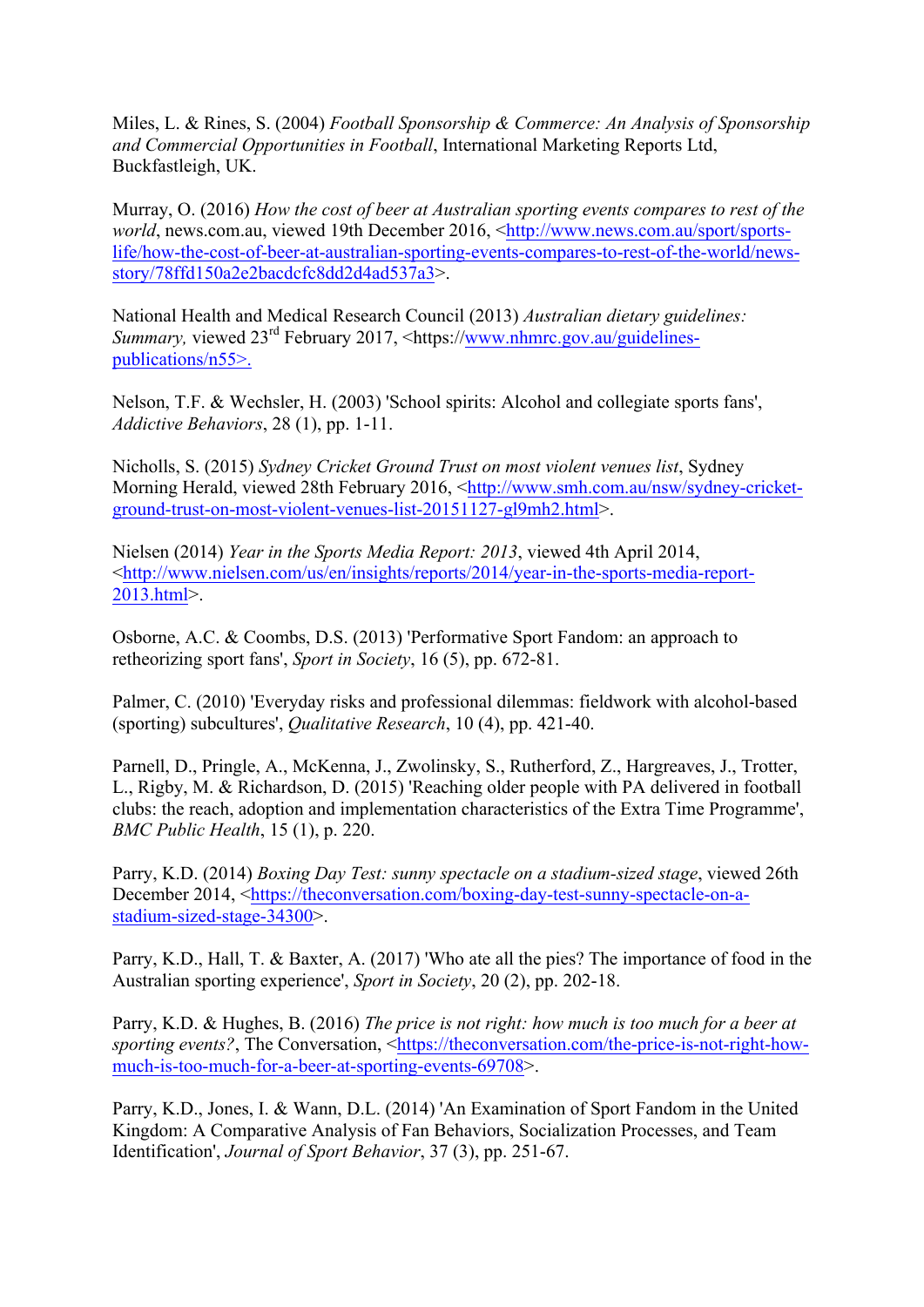Pierpoint, B. (2000) ''Heads above water': Business strategies for a new football economy', *Soccer & Society*, 1 (1), pp. 29-38.

PRNewswire (2009), 'In-Seat Food Delivery Available Stadium-Wide at Rio Tinto', *PR Newswire*, 23rd July 2009.

Roan, S. (1997) 'Buy Me Some Peanuts and Yogurt?; Food: Survey finds healthy choices have become available at all major league stadiums', *Los Angeles Times*, 11th June 1997, pp. 3-C, :4.

Rolfe, P. (2014) *Price rises for food and drink at MCG and Etihad Stadium hit footy fans*, Herald Sun, viewed 10th August 2014, <http://www.heraldsun.com.au/news/victoria/pricerises-for-food-and-drink-at-mcg-and-etihad-stadium-hit-footy-fans/story-fni0fit3- 1226855806466>.

Rookwood, J. & Millward, P. (2011) "We all dream of a team of Carraghers': comparing 'local' and Texan Liverpool fans' talk', *Sport in Society*, 14 (1), pp. 37-52.

Rossi, M. (2016) *Game On! Live Sport Dominates Aussie TV Viewing Over The Past 15 Years*, Nielsen, viewed 16th August 2016,

<http://www.nielsen.com/au/en/insights/news/2016/game-on-live-sport-dominates-aussie-tvviewing-over-the-past-15-years.html>.

Rowe, D. (2017) 'Australia needs to make sport a more equal playing field: here's why', *The Conversation*, 17 January, https://theconversation.com/australia-needs-to-make-sport-a-moreequal-playing-field-heres-why-71144

Rowe, D. (2013) 'Sport: Scandal, Gender and the Nation', *Institute for Culture and Society Occasional Paper Series*, 4 (3), pp. 1-17.

Rowe, D. (2011) *Global Media Sport: Flows, Forms and Futures*. Bloomsbury Academic, London and New York.

Rowe, D. & Gilmour, C. (2009) 'Lubrication and Domination: Beer, Sport, Masculinity and the Australian Gender Order', in L. Wenner and S. Jackson (eds) *Sport, Beer, & Gender: Promotional Culture and Contemporary Social Life.* Peter Lang, New York, pp. 203-21.

Rowe, D. (2004) *Sport, Culture and the Media: The Unruly Trinity* (second edition). Open University Press/McGraw-Hill Education, Maidenhead, UK and New York.

SCG (2014) *Fact Sheet on new grandstands*, viewed 19th April 2015, <http://sydneycricketground.com.au/news/2014-ashes-media-kit/new-grandstands/fact-sheeton-new-grandstands/>.

Sherriff, J., Griffiths, D. & Daube, M. (2010) 'Cricket: notching up runs for food and alcohol companies?', *Australian and New Zealand Journal of Public Health*, 34 (1), pp. 19-23.

Spaaij, R. (2012) 'Beyond the playing field: Experiences of sport, social capital, and integration among Somalis in Australia', *Ethnic and Racial Studies*, 35 (9), pp. 1519-38.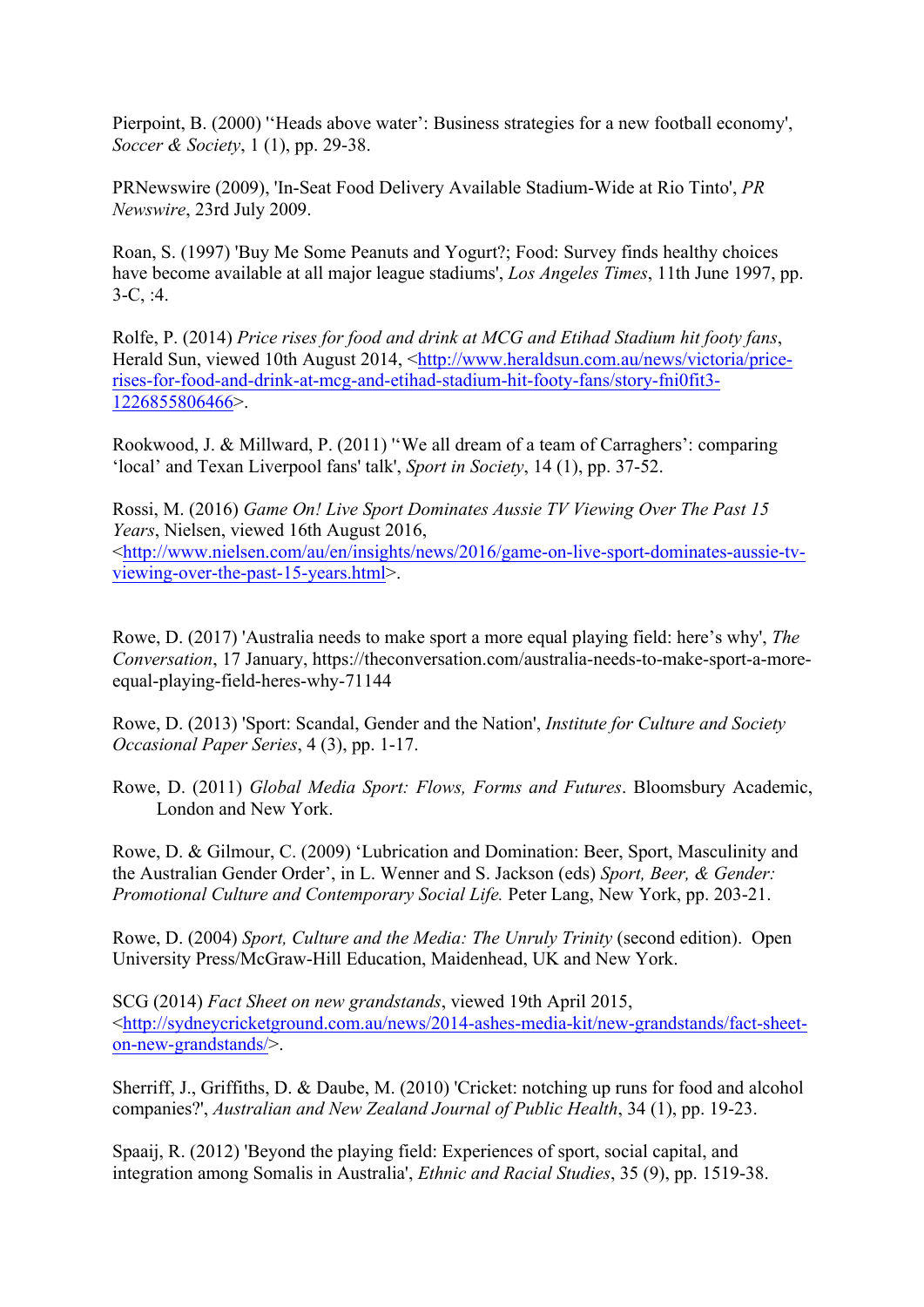Stensholt, J. (2014) *NRL, AFL aim to get fans back in seats*, Australian Financial Review, viewed 1st October 2015, <http://www.afr.com/business/nrl-afl-aim-to-get-fans-back-inseats-20140810-j76iq - ixzz4J4O3kfXT >.

Stewart, B. (1990) 'Leisure and the Changing Patterns of Sport and Exercise', in D. Rowe & G. Lawrence (eds), *Sport and Leisure: Trends in Australian Popular Culture*, Harcourt Brace Jovanovich, Publishers, Sydney, pp. 174-88.

Sukalakamala, P., Sukalakamala, S. & Young, P. (2013) 'An Exploratory Study of the Concession Preferences of Generation Y Consumers', *Journal of Foodservice Business Research*, 16 (4), pp. 378-90.

Sutton, M. (2017) *Adelaide Oval's 'ridiculous' food prices and ticket costs making it 'untenable' for families: punters*, ABC, viewed 22nd February 2017, <http://www.abc.net.au/news/2017-02-22/prices-at-adelaide-oval-becoming-untenable-forfamilies/8289382>.

Sydney Cricket & Sports Ground Trust (2017), *Alcohol Policy*, viewed  $8<sup>th</sup>$  March 2017, < http://www.sydneycricketground.com.au/news/2014-ashes-media-kit/faq-crowdpolicies/alcohol-policy/>.

Tarbert, K. (2015) *High cost of hydration: Sports stadiums facing pressure to reduce food and drink prices*, The Daily Telegraph, viewed 20th July 2015, <http://www.dailytelegraph.com.au/newslocal/west/high-cost-of-hydration-sports-stadiumsfacing-pressure-to-reduce-food-and-drink-prices/story-fngr8i5s-1227245839561>.

Thow, A.M., Downs, S. & Jan, S. (2014) 'A systematic review of the effectiveness of food taxes and subsidies to improve diets: Understanding the recent evidence', *Nutrition Reviews*, 72 (9), pp. 551-65.

Tobin, B. (2013) *Stadium food is bottom of the league for sports fans*, viewed 20th January 2016, <https://yougov.co.uk/news/2013/12/19/stadium-food-bottom-league-sports-fans/>.

Veenhuyzen, M. (2014) *Meat pie: a great Australian dish*, The Guardian, viewed 20th July 2015, <http://www.theguardian.com/lifeandstyle/australia-food-blog/2014/may/07/meat-piea-great-australian-dish>.

Veerman, J.L., Sacks, G., Antonopoulos, N. & Martin, J. (2016) 'The Impact of a Tax on Sugar-Sweetened Beverages on Health and Health Care Costs: A Modelling Study', *PLOS ONE*, 11 (4), p. e0151460.

Wakefield, K.L. & Sloan, H.J. (1995), 'The Effects of Team Loyalty and Selected Stadium Factors on Spectator Attendance', *Journal of Sport Management*, 9 (2), pp. 153-72.

Wellard, L., Havill, M., Hughes, C., Watson, W.L. & Chapman, K. (2015) 'The availability and accessibility of nutrition information in fast food outlets in five states post-menu labelling legislation in New South Wales', *Australian and New Zealand Journal of Public Health*, 39 (6), pp. 546-9.